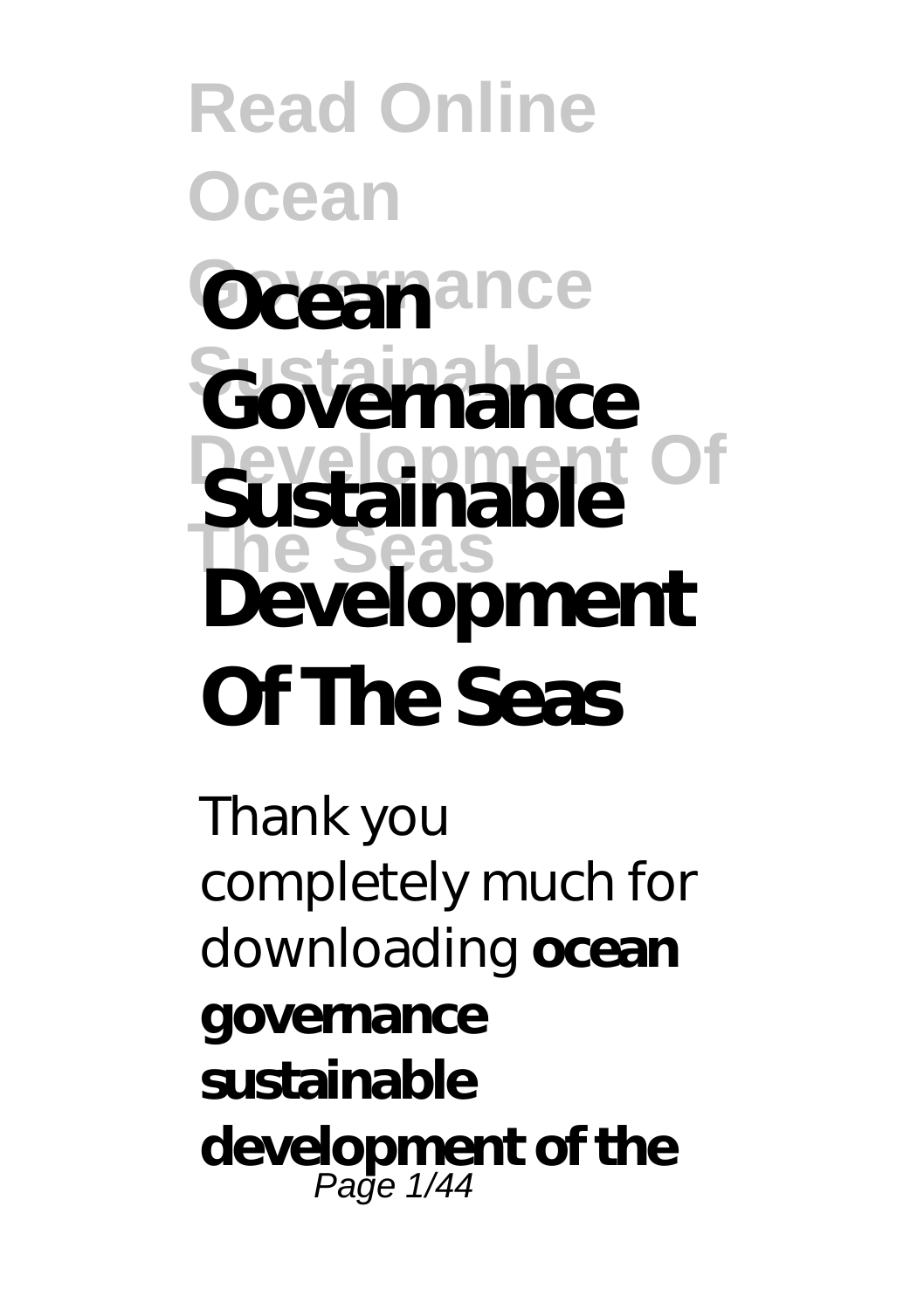seasMaybe you have knowledge that, **Development Of The Office Their favorite books** people have look later this ocean governance sustainable development of the seas, but stop going on in harmful downloads.

Rather than enjoying Page 2/44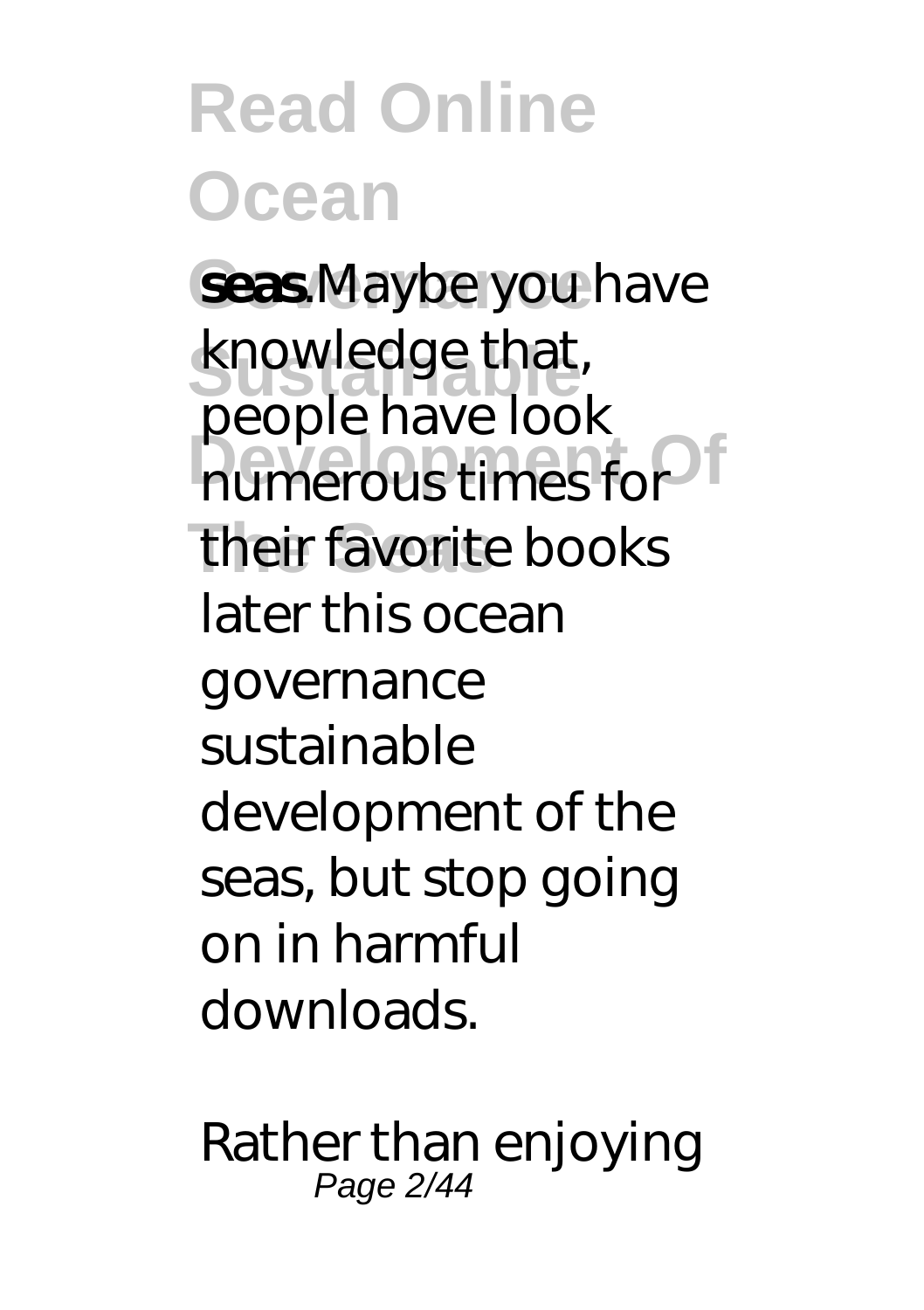a good book with a mug of coffee in the they juggled as soon as some harmful virus afternoon, instead inside their computer. **ocean governance sustainable development of the seas** is approachable in our digital library an online entrance to it is set as public Page 3/44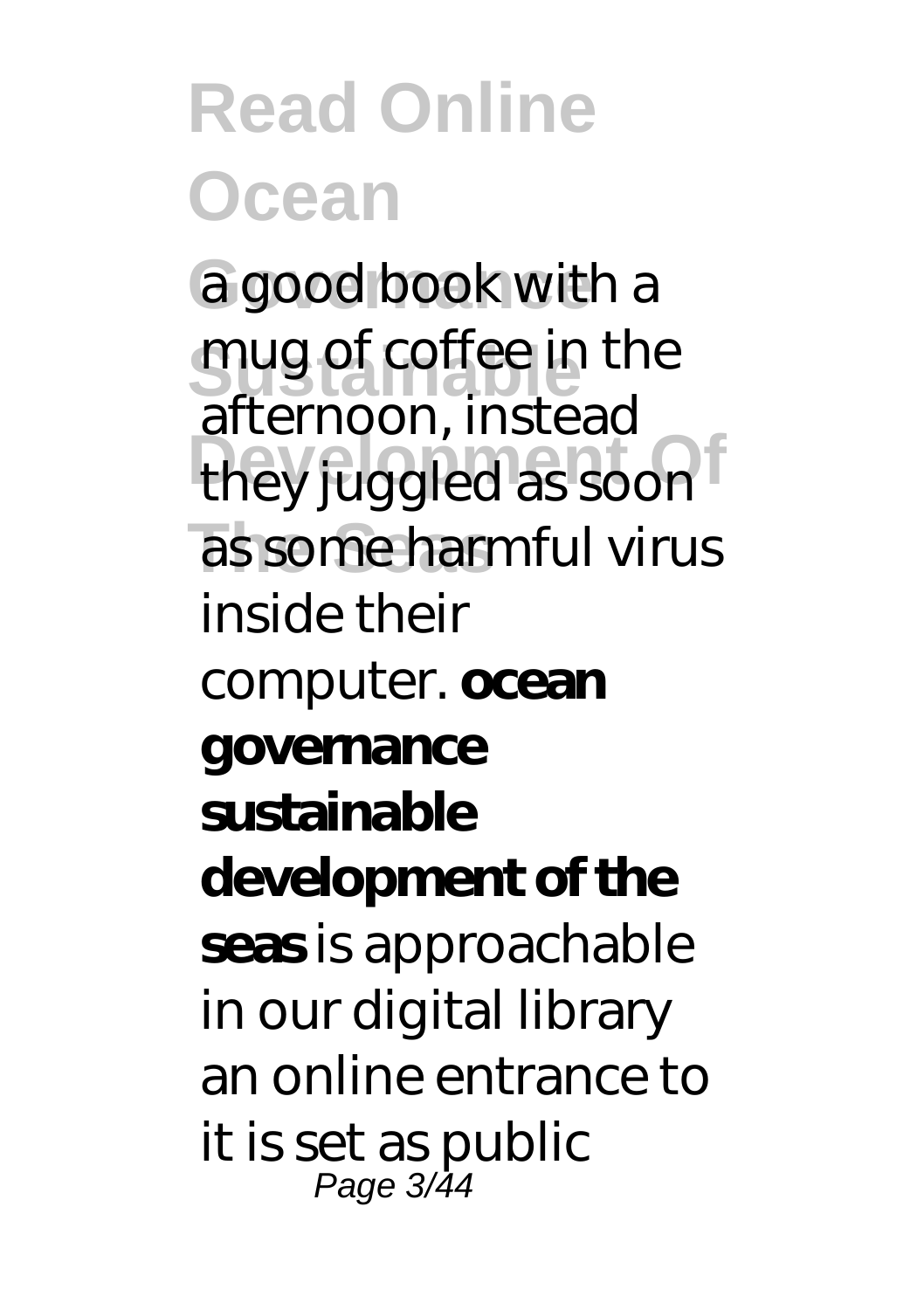correspondingly you can download it **Development Of** multiple countries, instantly. Our digital allowing you to get the most less latency era to download any of our books taking into account this one. Merely said, the ocean governance sustainable development of the Page 4/44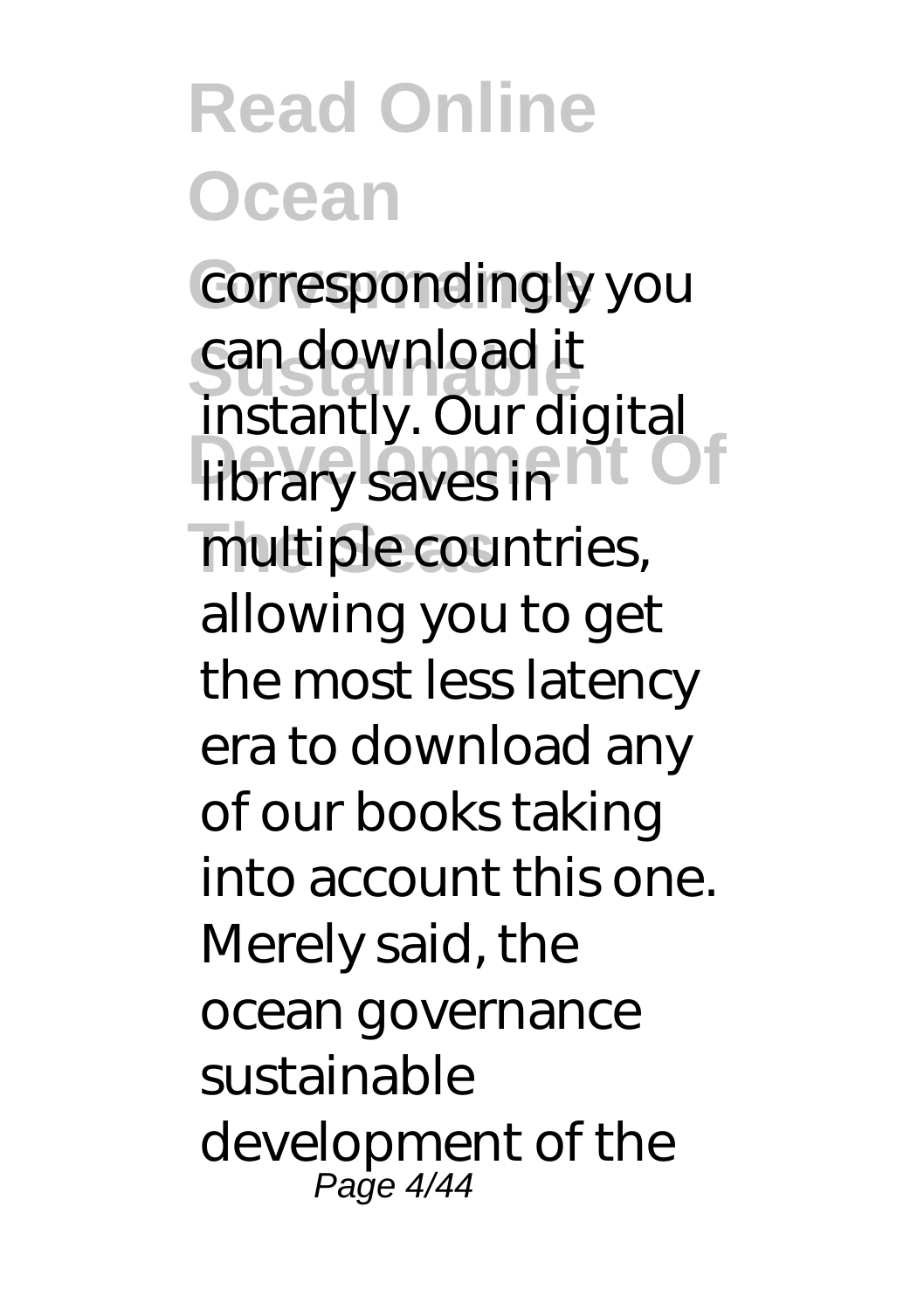seas is universally compatible similar to **Development Of** any devices to read.

re:publica 2017 -Sebastian Unger: Advancing ocean governance for sustainability Developments in international ocean governance Sustainable ocean management -- back Page 5/44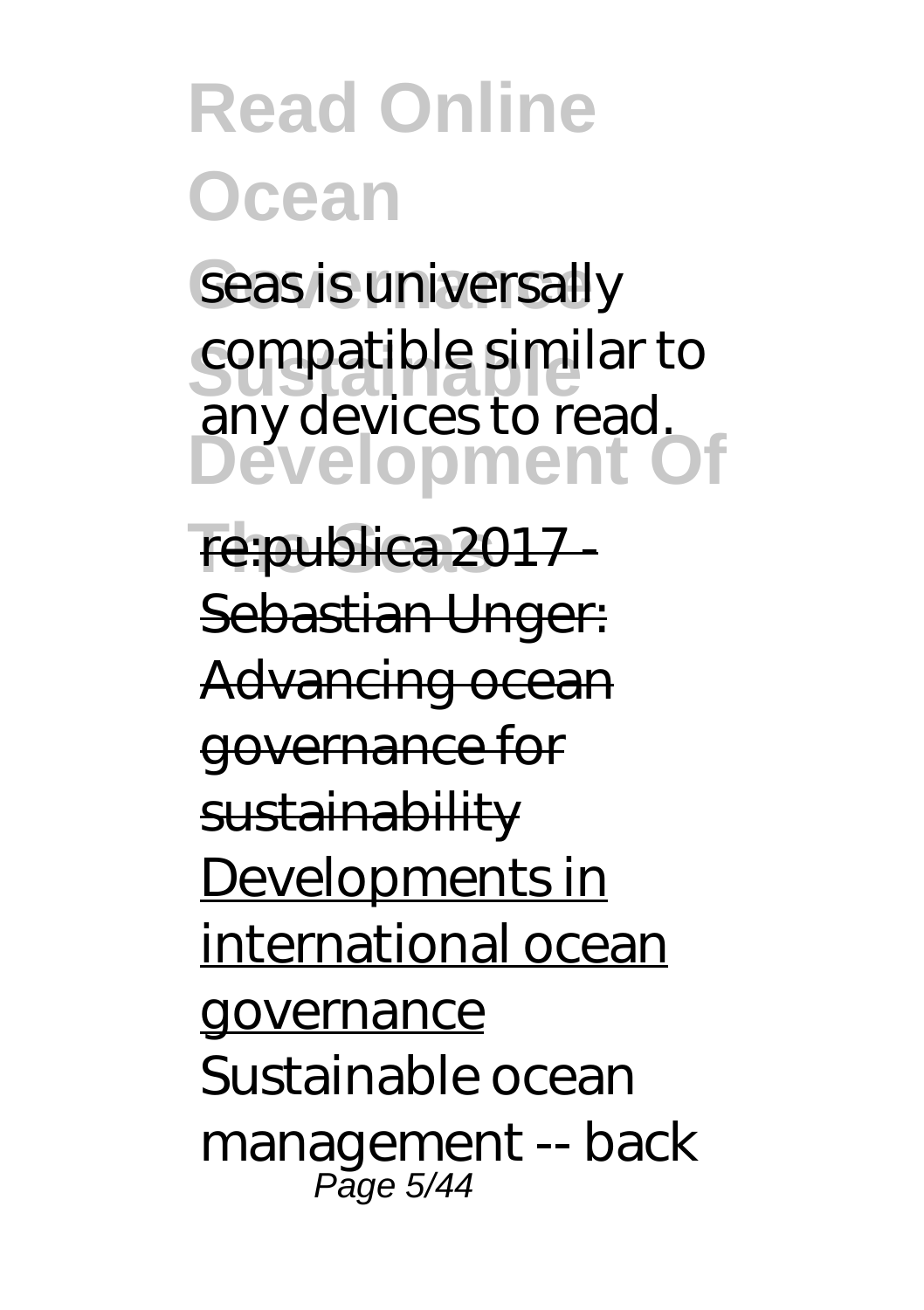#### **Read Online Ocean** to the future ine Micronesia | Nicole **TEDxSantaCruz At Of The Seas** Transition to Crane ! Sustainable Ocean Governance What Is Ocean Governance? | A Cartoon Crash Course on the High Seas Introduction to Ocean Governance: A focus on the UK Environment Page 6/44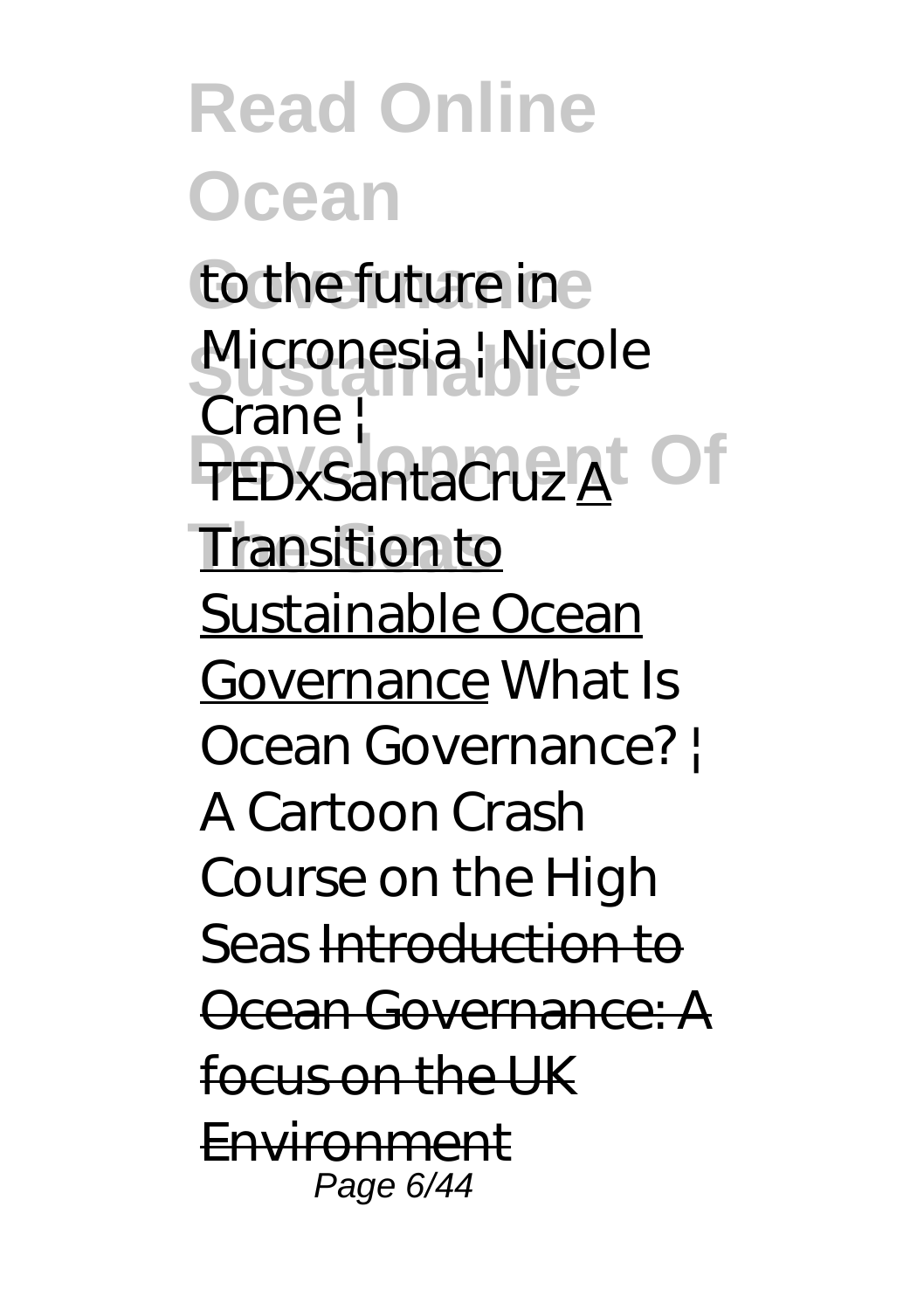**Read Online Ocean** OceanMOOC **| 10.1 From Ocean Science Development Of** Development **Explaining the UN** to Ocean Sustainable Decade of Ocean Science for **Sustainable** Development **Marine Genetic Resources Building Capacities for Ocean Governance** #MSP2017Paris: Page 7/44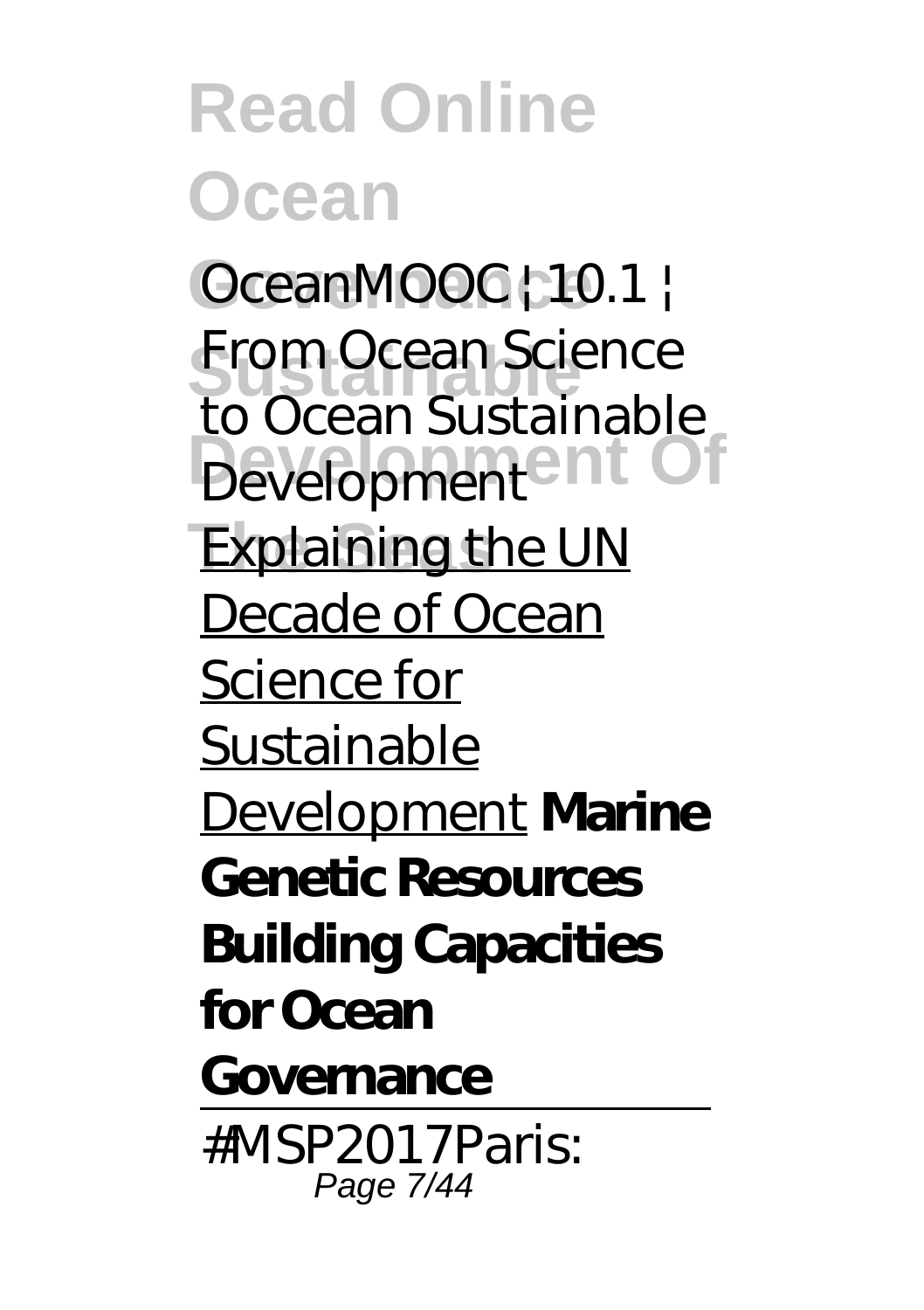**Read Online Ocean** Session 5 - The e connection between **Dean Governance The Seas** goals**Sustainable** MSP and Global **Development Goals Explained: Life Below Water** *Keynote: Achieving the Water, Ocean and Related Sustainable Development Goals (Andrew Hudson, UNDP)* How We Can Page 8/44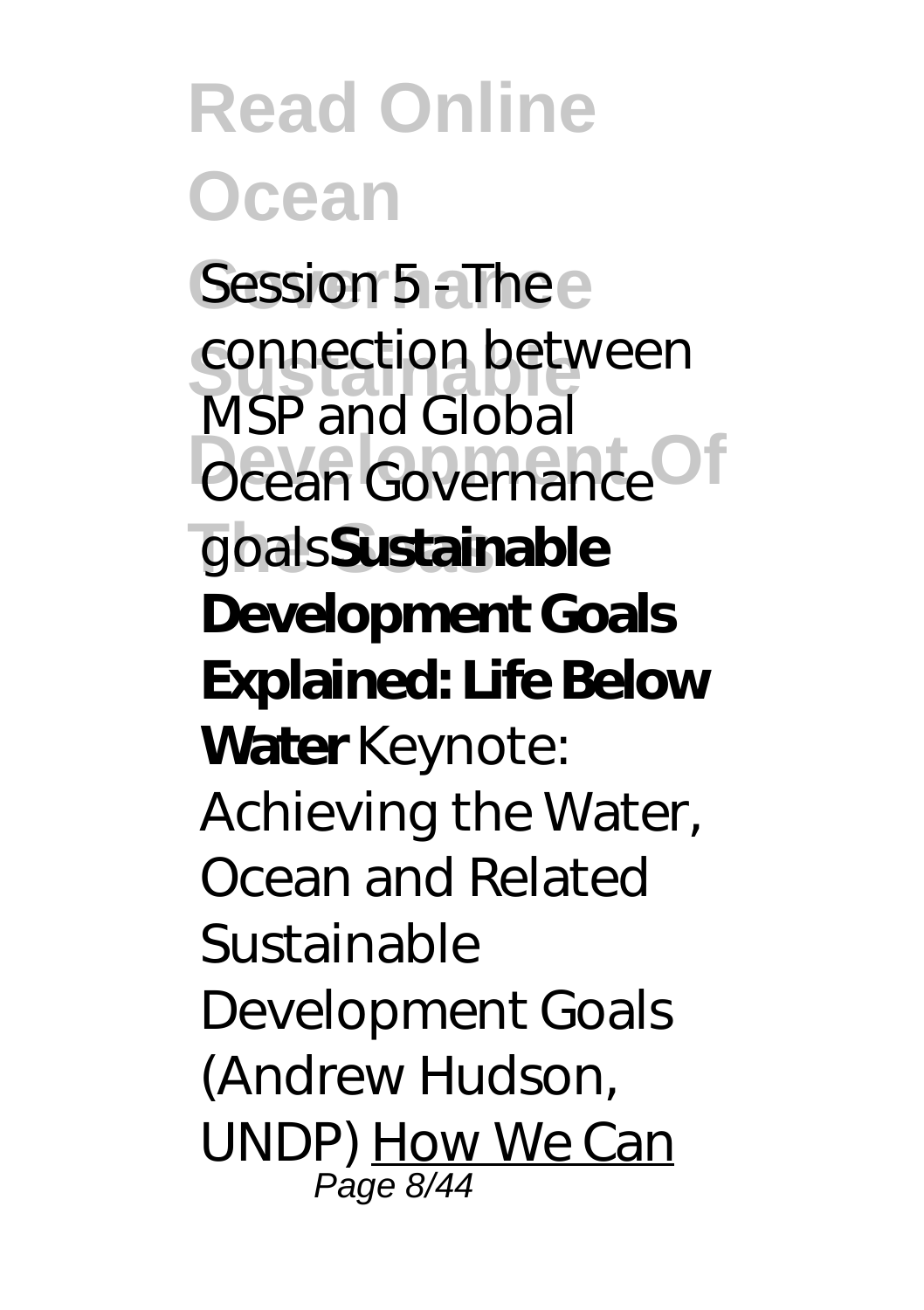**Read Online Ocean Make the World a Better Place by 2030 Talks** *How ESG* **Df** *Metrics Work And* Michael Green | TED *Why All Investors Should Care* **BIC: Two minutes to understand sustainable development** How We Can Keep Plastics Out of Our Ocean | National Page 9/44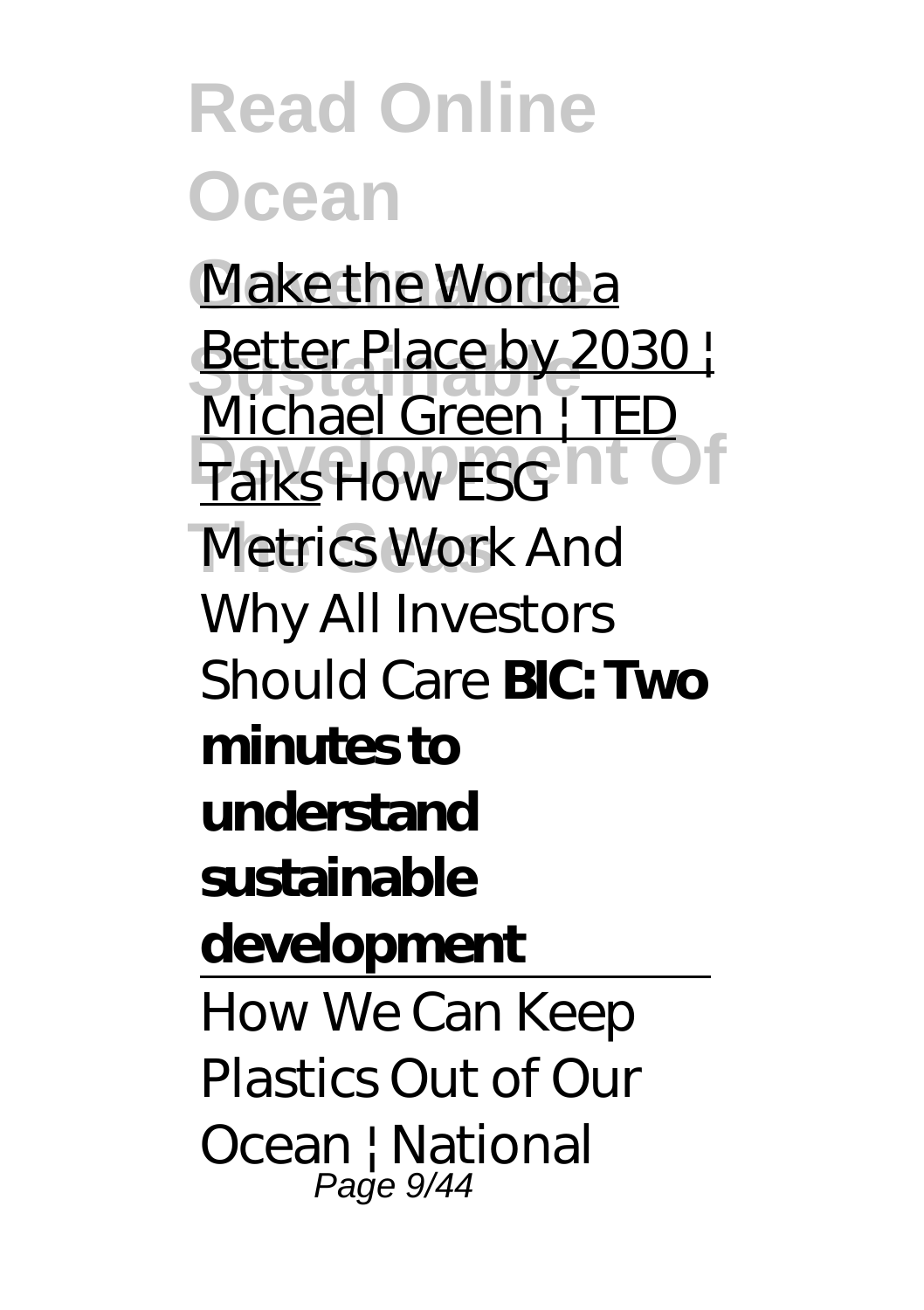Geographic<sup>n</sup>ce **Sustainable** UN Sustainable **Development Of** Life Below Water (14) **Sustainable Ocean** Development Goals | Initiative (SOI) This Incredible Animation Shows How Deep The Ocean Really Is The Last Frontier of Ocean Governance Chapter 8! Globalization and Sustainable Page 10/44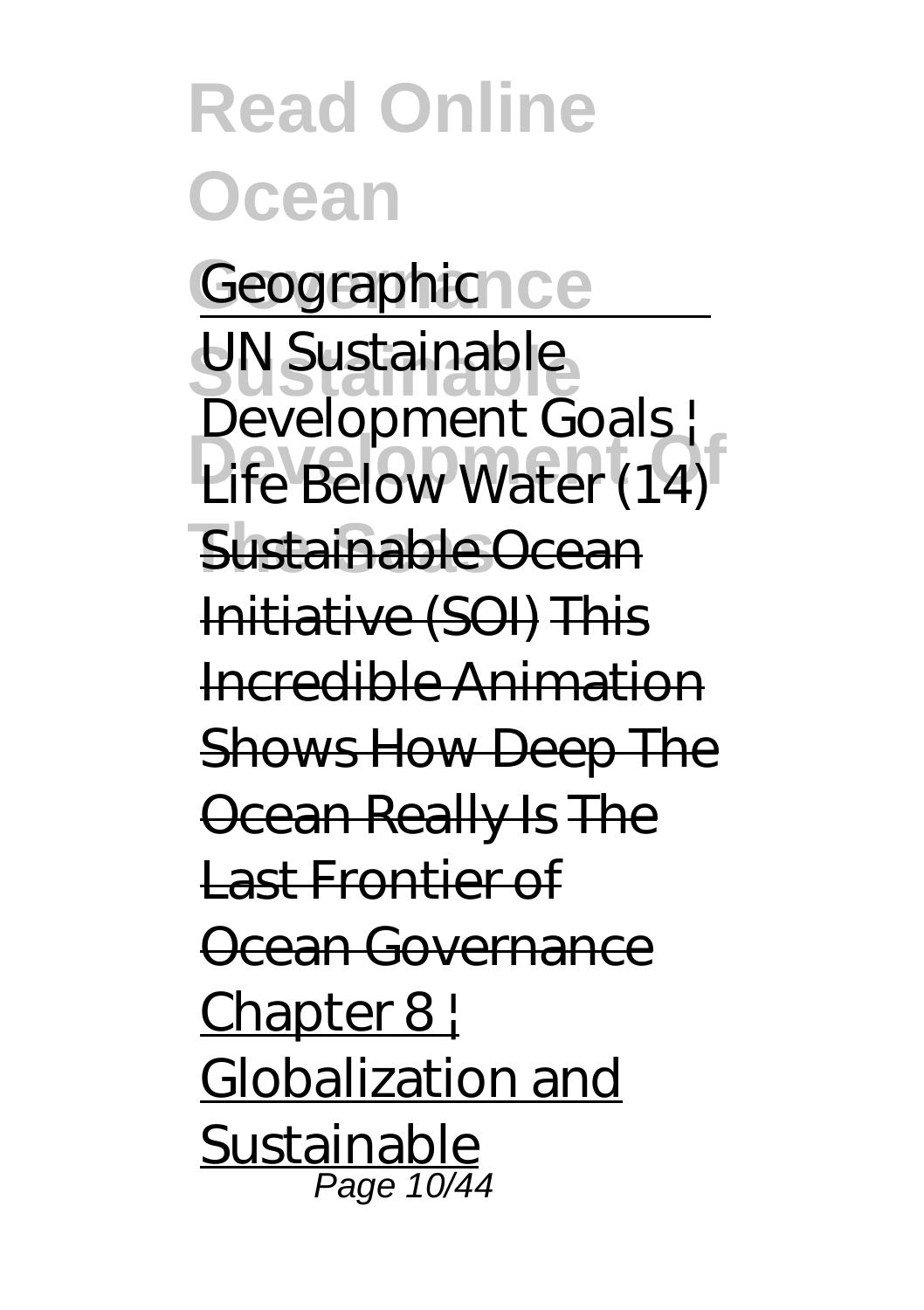**Read Online Ocean Development What Sustainable** Are Ocean Zones? | A **MOOC** | Jeffrey Sachs **The Seas** - The Age of Cartoon Crash Course **Sustainable** Development ! Lecture 1, Chapter 1 *ESCAP Workshop on Ocean Accounts: Keynote Ocean Governance (Ben Milligan, University College London)* Page 11/44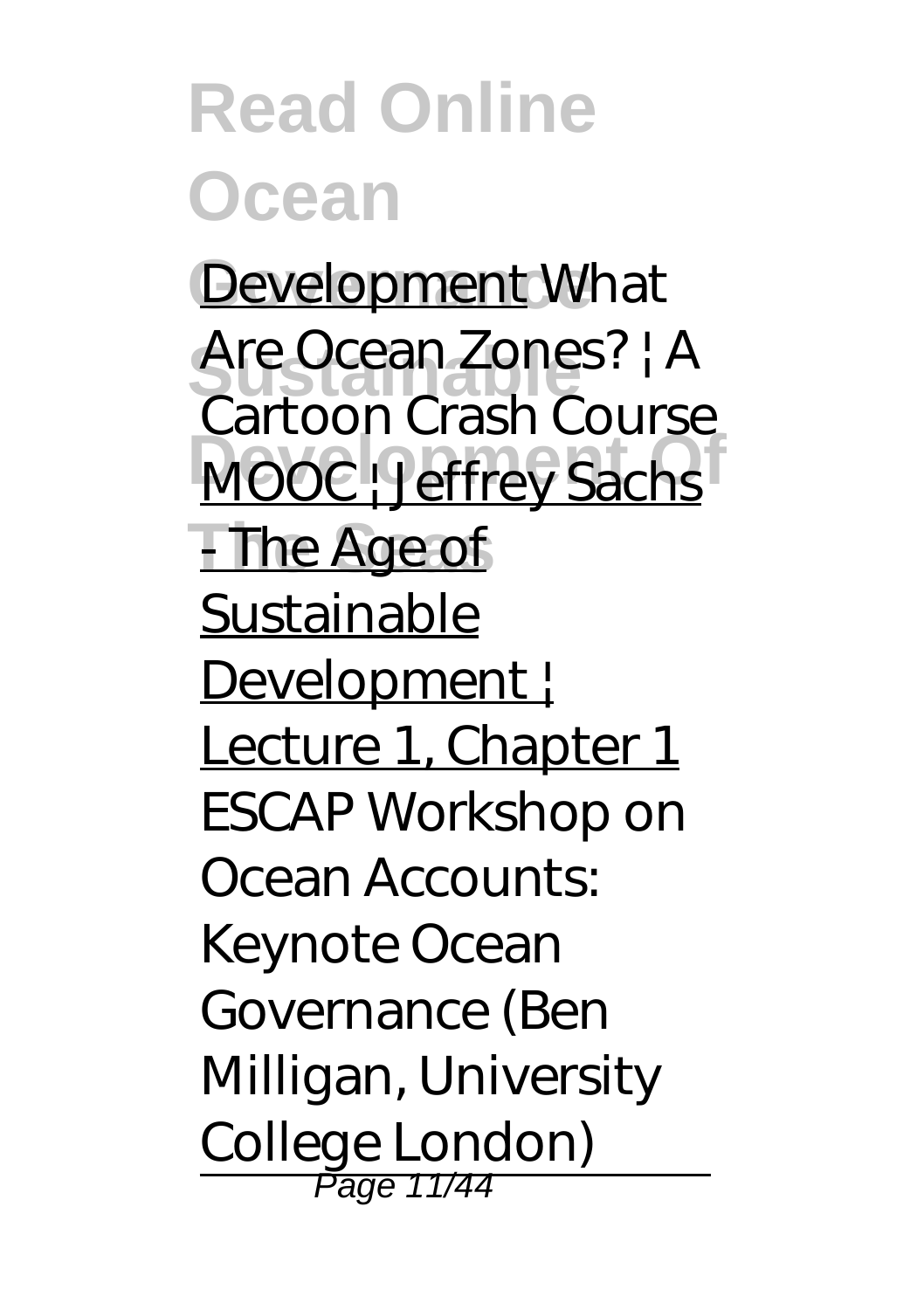Promoting better **Ocean Governance Development Of** Fisheries*Key Traits in* **The Seas** *Local Governance For* and Sustainable *Achieving the Sustainable Development Goals* Marine Governance *Sustainable Oceans: Marine Biodiversity for the Future We Want* **Chapter 6 | Governance of** Page 12/44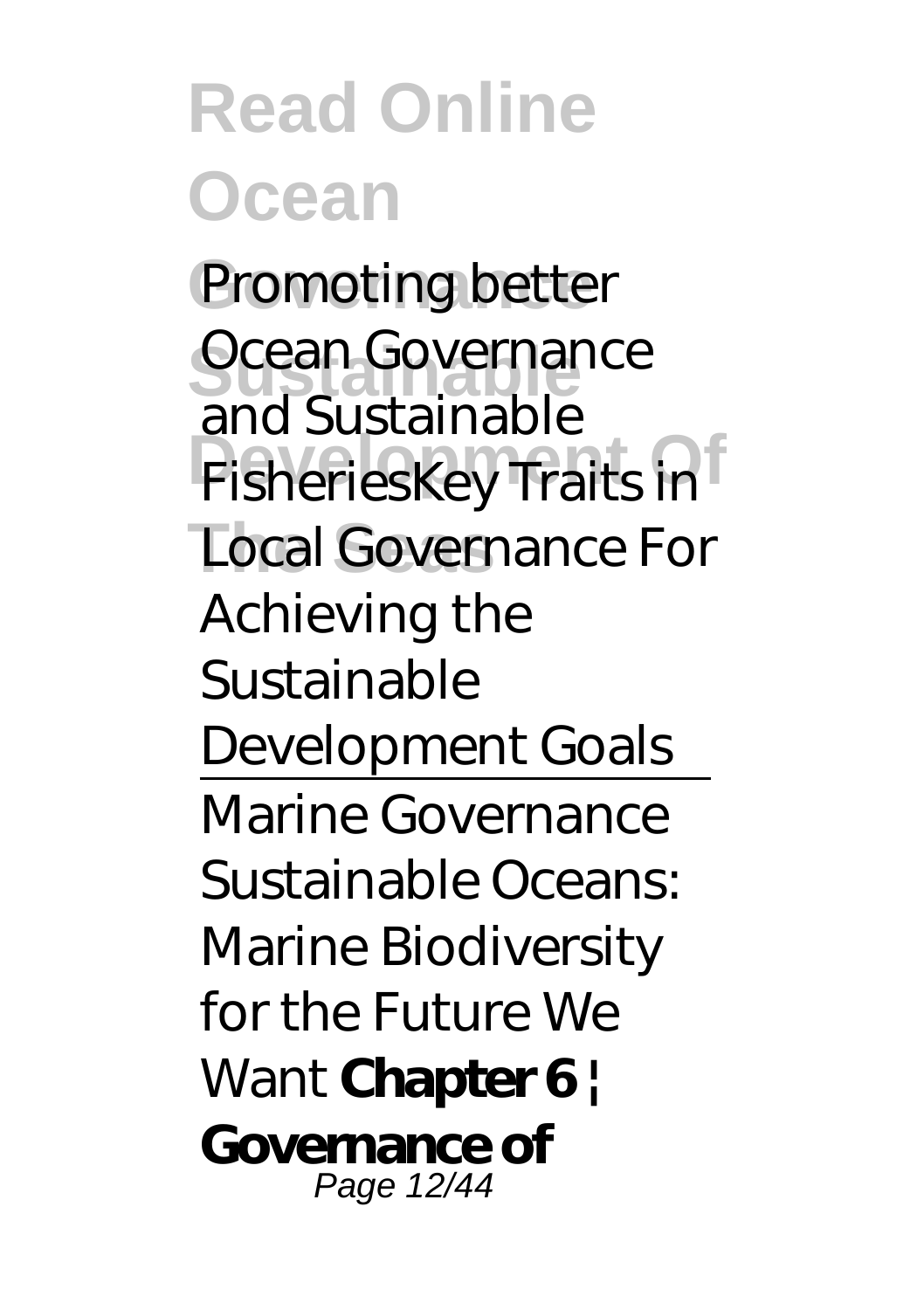**Read Online Ocean Sustainability Observatories** and Ocean **Ment** Of **Governance Ocean Science Diplomacy** Governance **Sustainable** Development Of Ocean Governance for Sustainability – Challenges, Options and the Role of Science. The Leibniz Centre for Tropical Page 13/44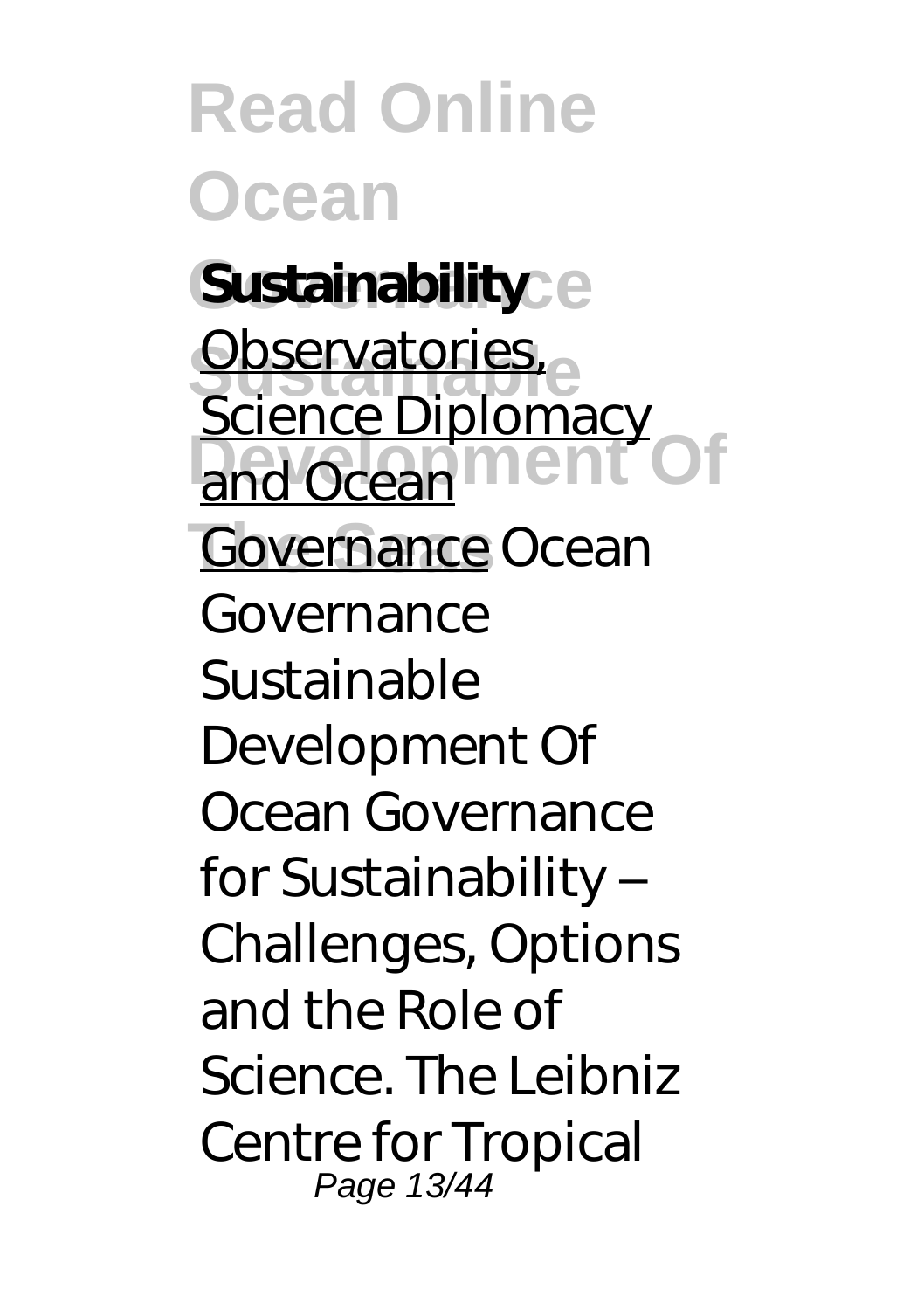Marine Research **Sustainable** (ZMT) coordinates **COST Action ent** Of **OceanGov** (Ocean the European funded Governance for Sustainability – Challenges, Options and the Role of Science), chaired by Anna-Katharina Hornidge. During the 4-years term of the project, ZMT brings Page 14/44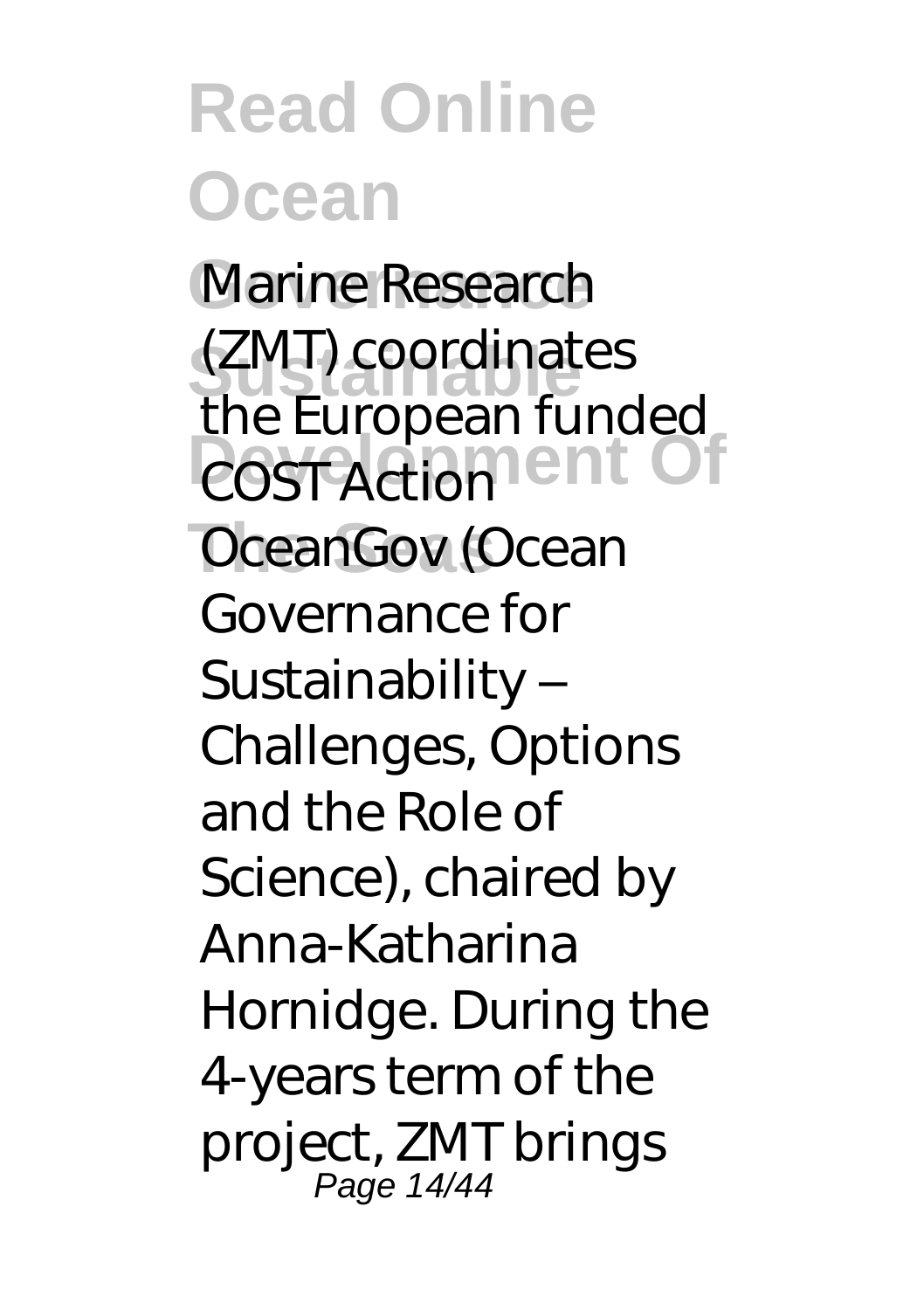#### together scientists, *<u>selistainable</u>*

**Ocean Governance The Seas** for Sustainability - Challenges, Options

... The joint communication is an integral part of the EU's response to the United Nations' 2030 Agenda for **Sustainable** Page 15/44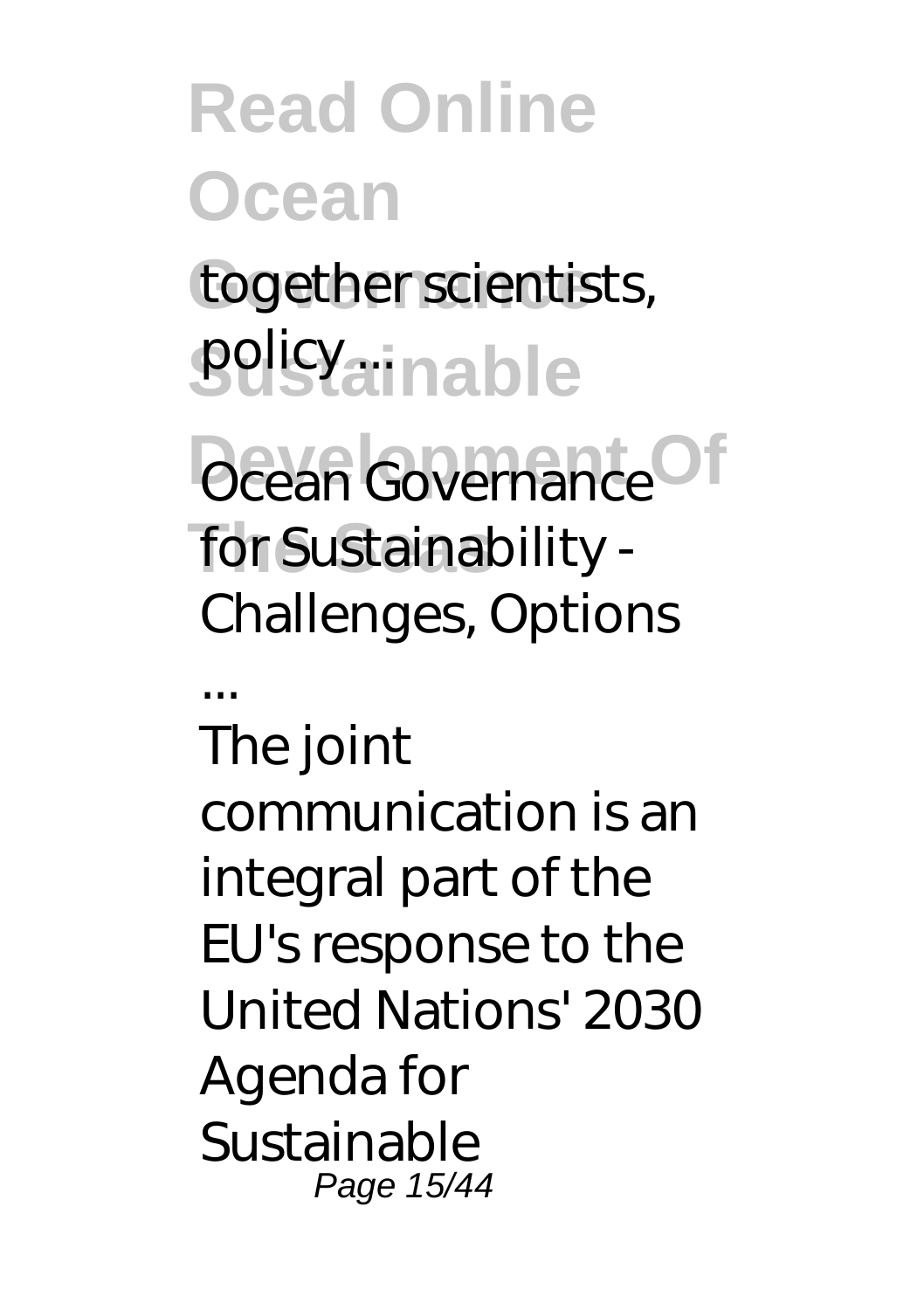Development, in **Sustainable** particular Sustainable **Development Of** 'to conserve and sustainably use the Development Goal 14 oceans, seas and marine resources'. It is based on the political mandate given to Commissioner Vella by President Juncker 'to engage in shaping international ocean Page 16/44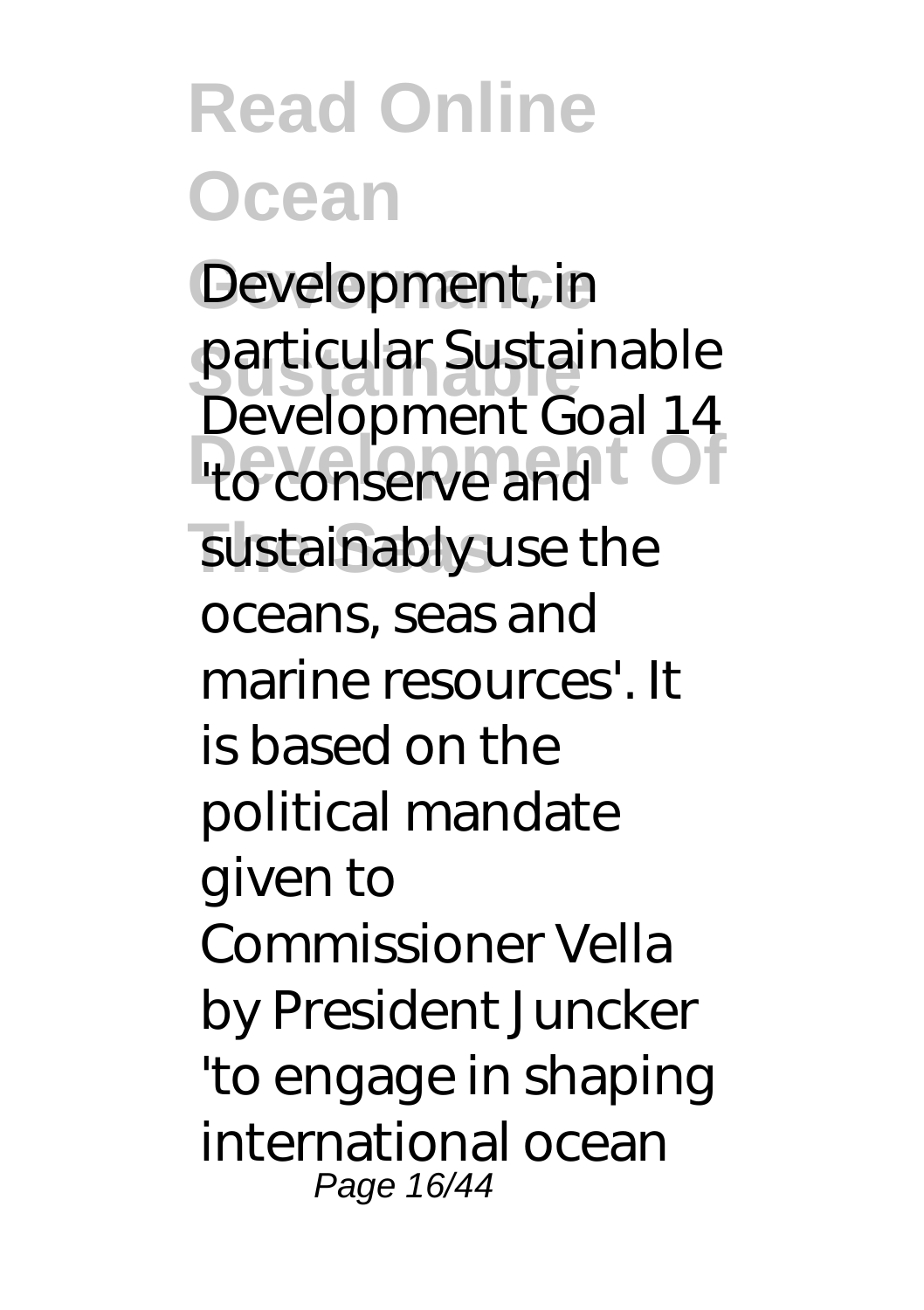#### **Read Online Ocean Governance** governance in the UN, in other <sub>ple</sub> **Development Of the Charles Of** global partners'. multilateral fora and<br>hilaterally later us.

International ocean governance: an agenda for the future

...

Through #SDG14, the world has committed to sustainable use of oceans, seas and Page 17/44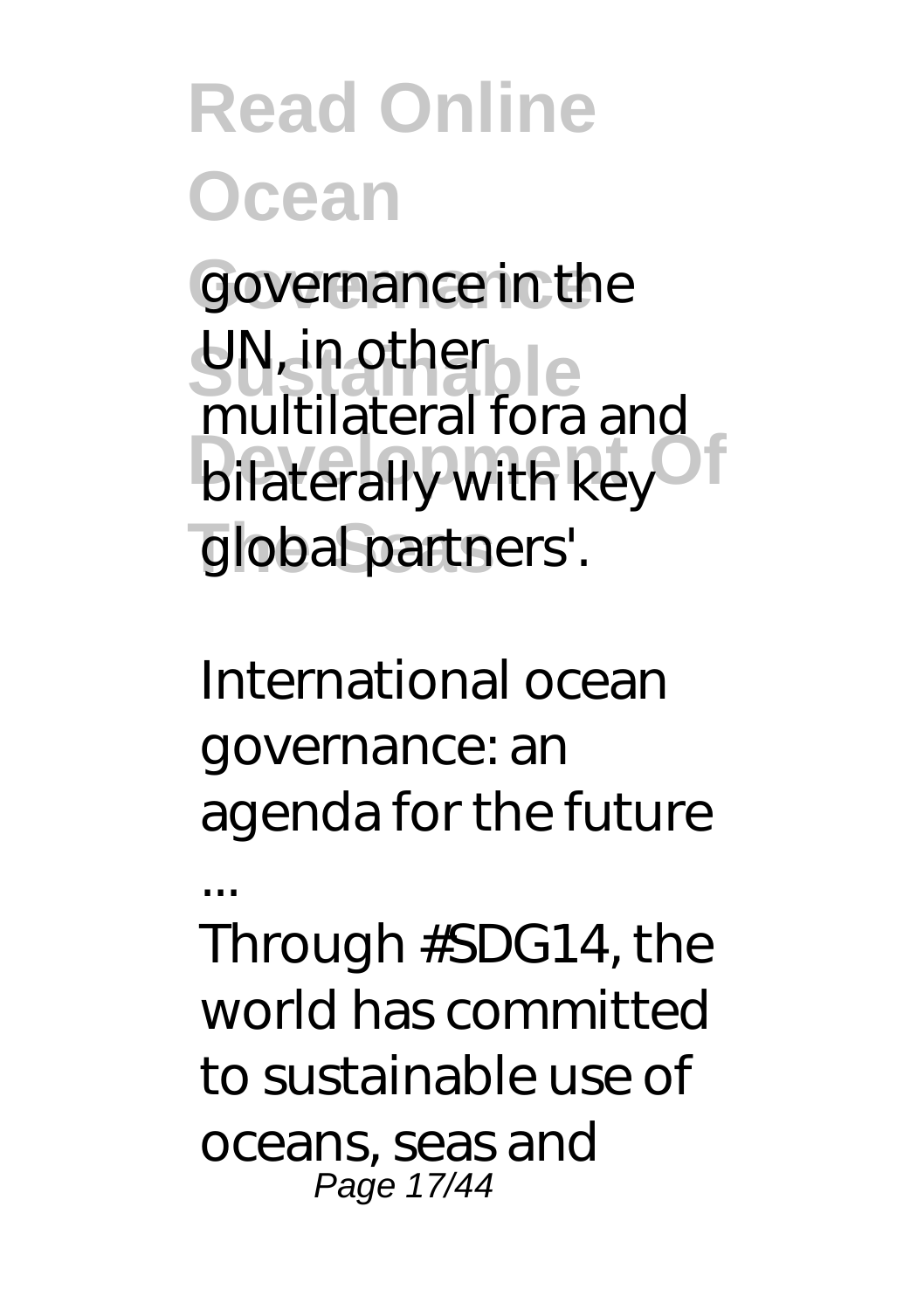**Read Online Ocean** marine resources. UNDP supports promoting ment Of sustainable and #SDG14 by inclusive fishing, applying area-based ocean and coastal management, reducing marine pollution and increasing and strengthening marine protected Page 18/44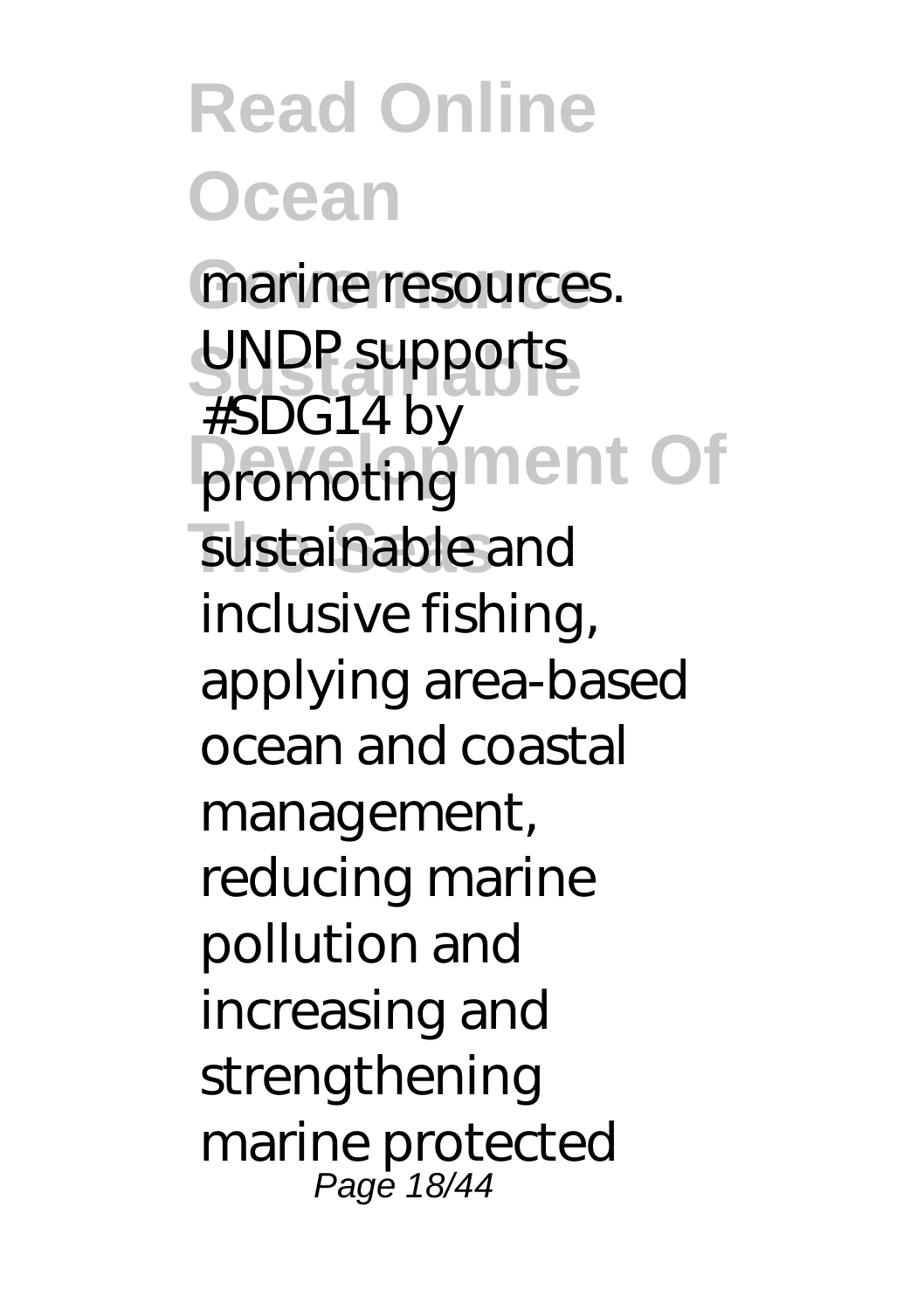**Read Online Ocean** areas. The significant **socio-economic The earth's grent Of The Seas** freshwater and benefits provided by marine systems underscore the need to take adaptive, integrated, ecosystem-based approaches to the management of ...

Water and ocean Page 19/44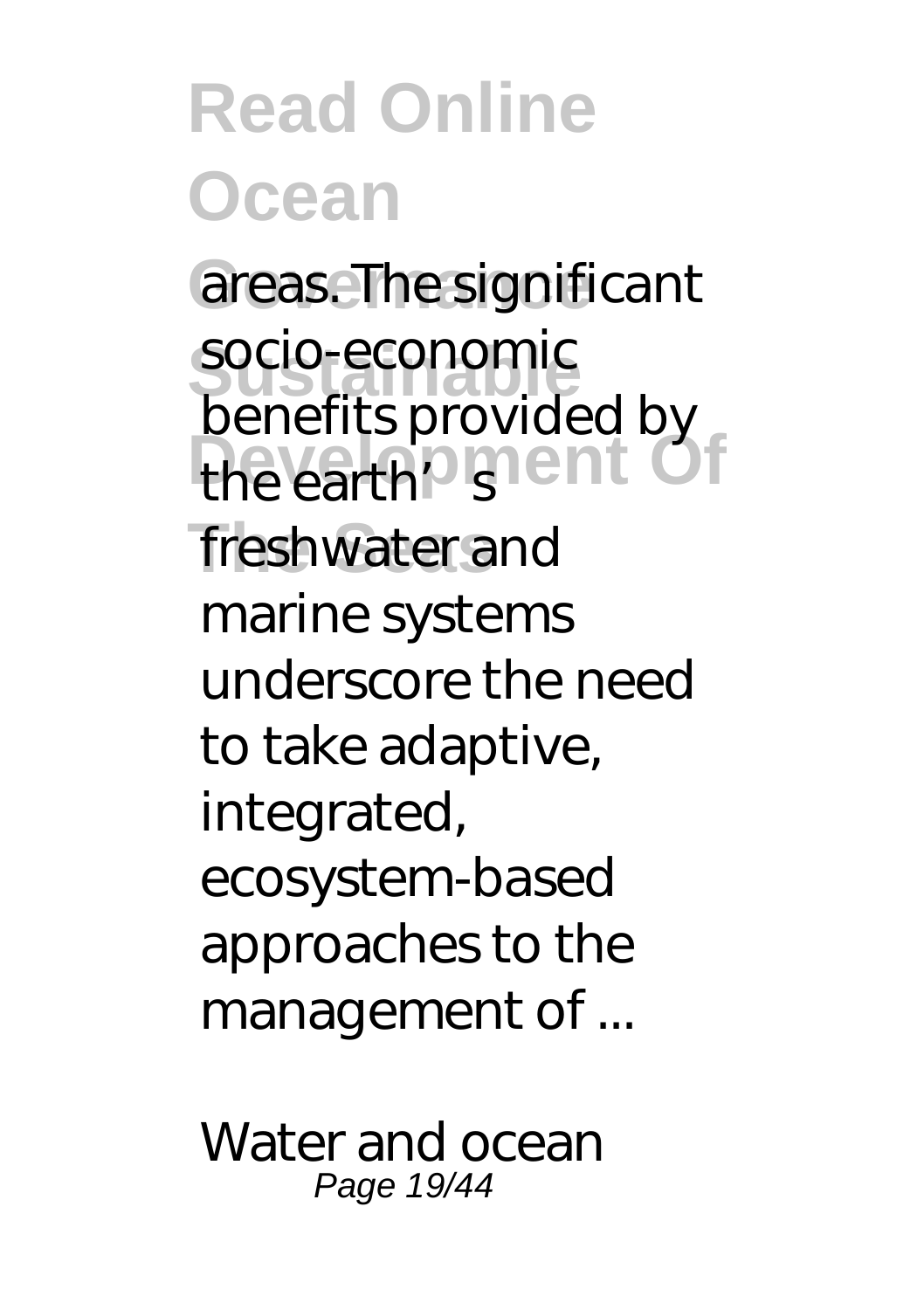**Governance** governance | UNDP Oceangovernanceist<br> **Seinterstedendus Development Of** ofthepolicy,actionsan daffairsregarding the heintegratedconduct world's oceans to protect ocean environment, sustainable use of coastal and...

Understanding the Oceans Governance - **Sustainable** Page 20/44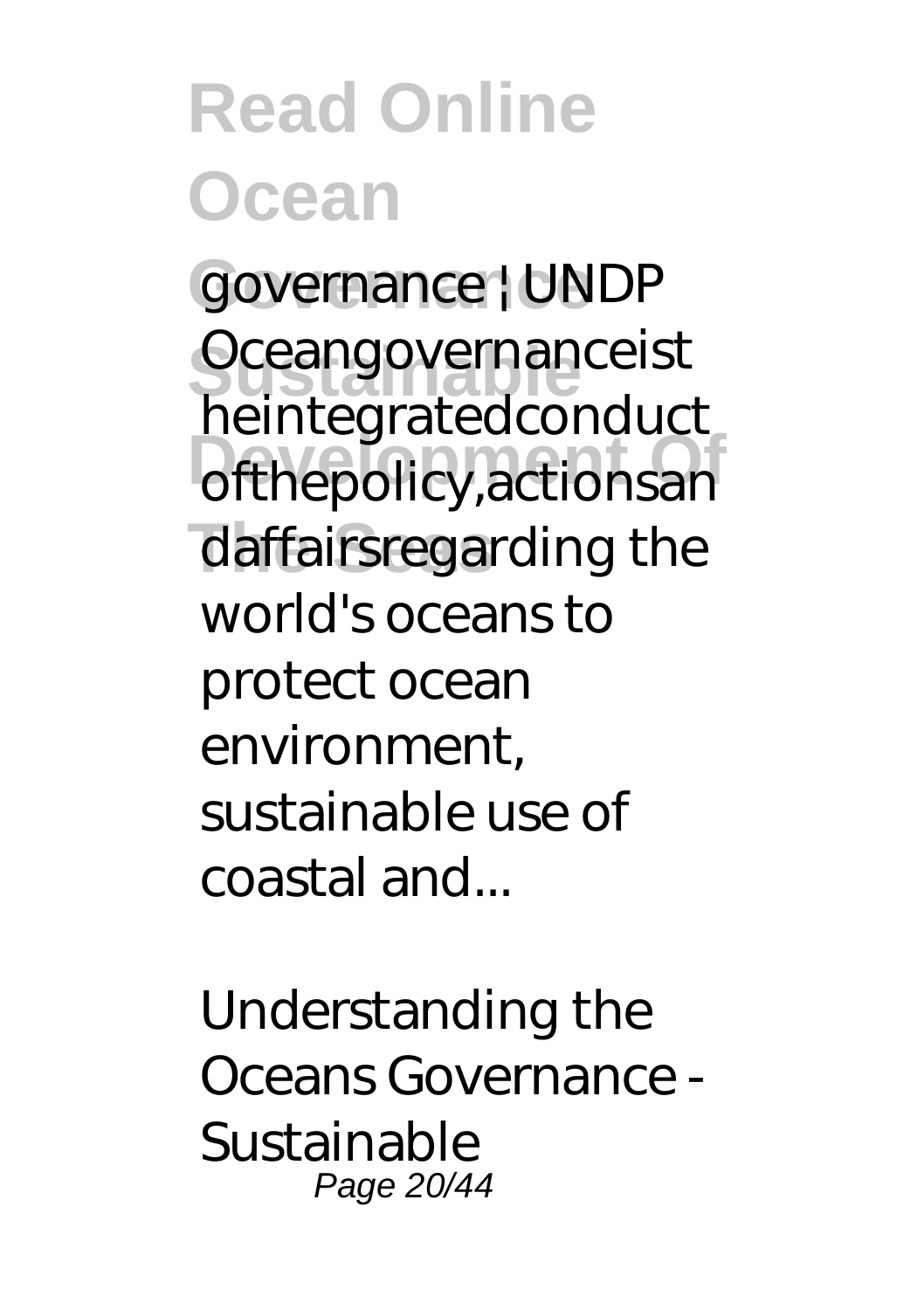#### **Read Online Ocean** Development:e The implementation **nent Of** Sustainable of the UN 2030 Agenda for Development, in particular the **Sustainable** Development Goal on oceans, seas, and marine resources (SDG 14) The negotiation of a legally binding Page 21/44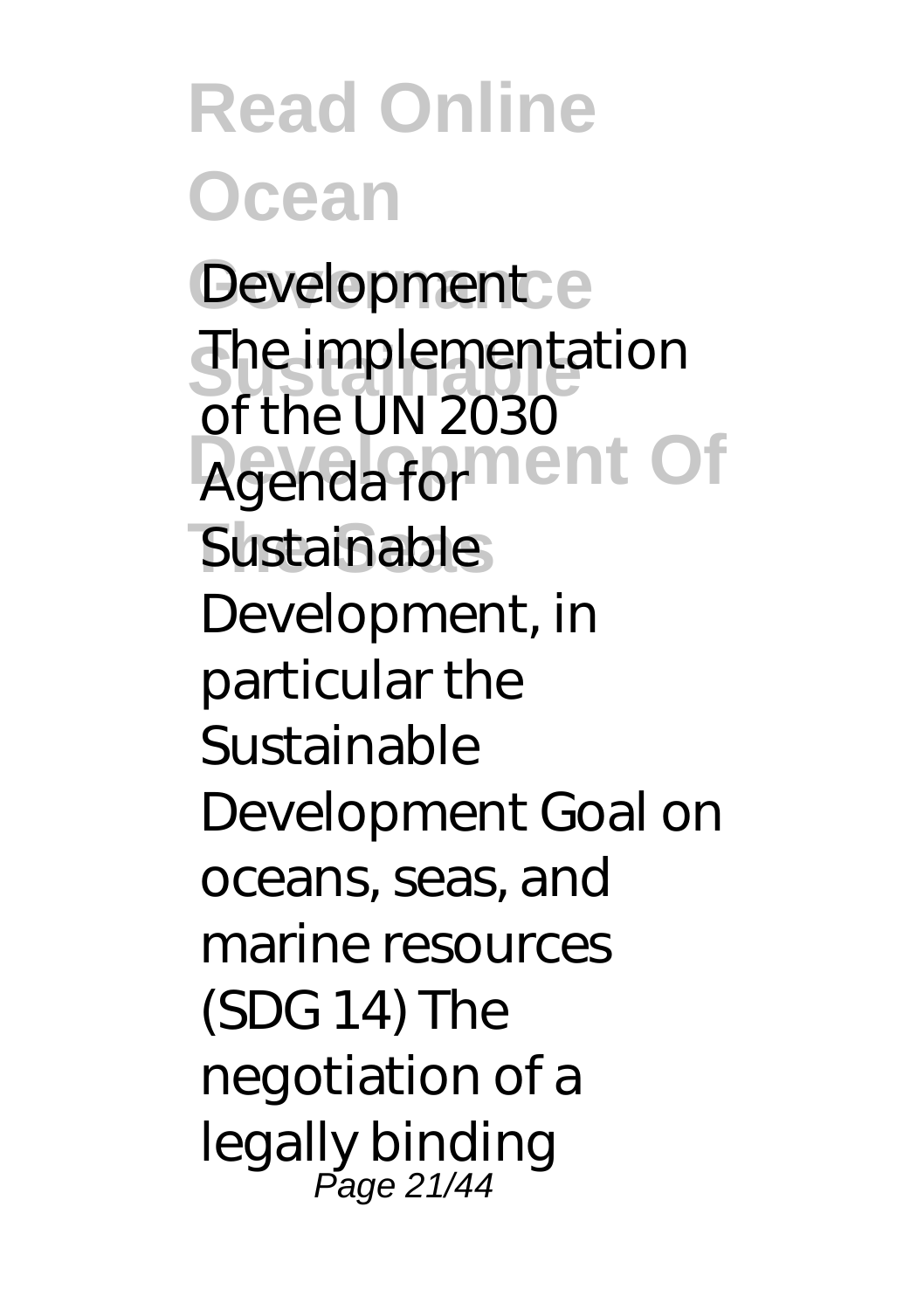instrument under the UN Convention on **UNCLOS)** for the **Of** conservation and the Law of the Sea sustainable use of marine biodiversity in areas beyond national jurisdiction (ABNJ)

Ocean Governance | Institute for Advanced Page 22/44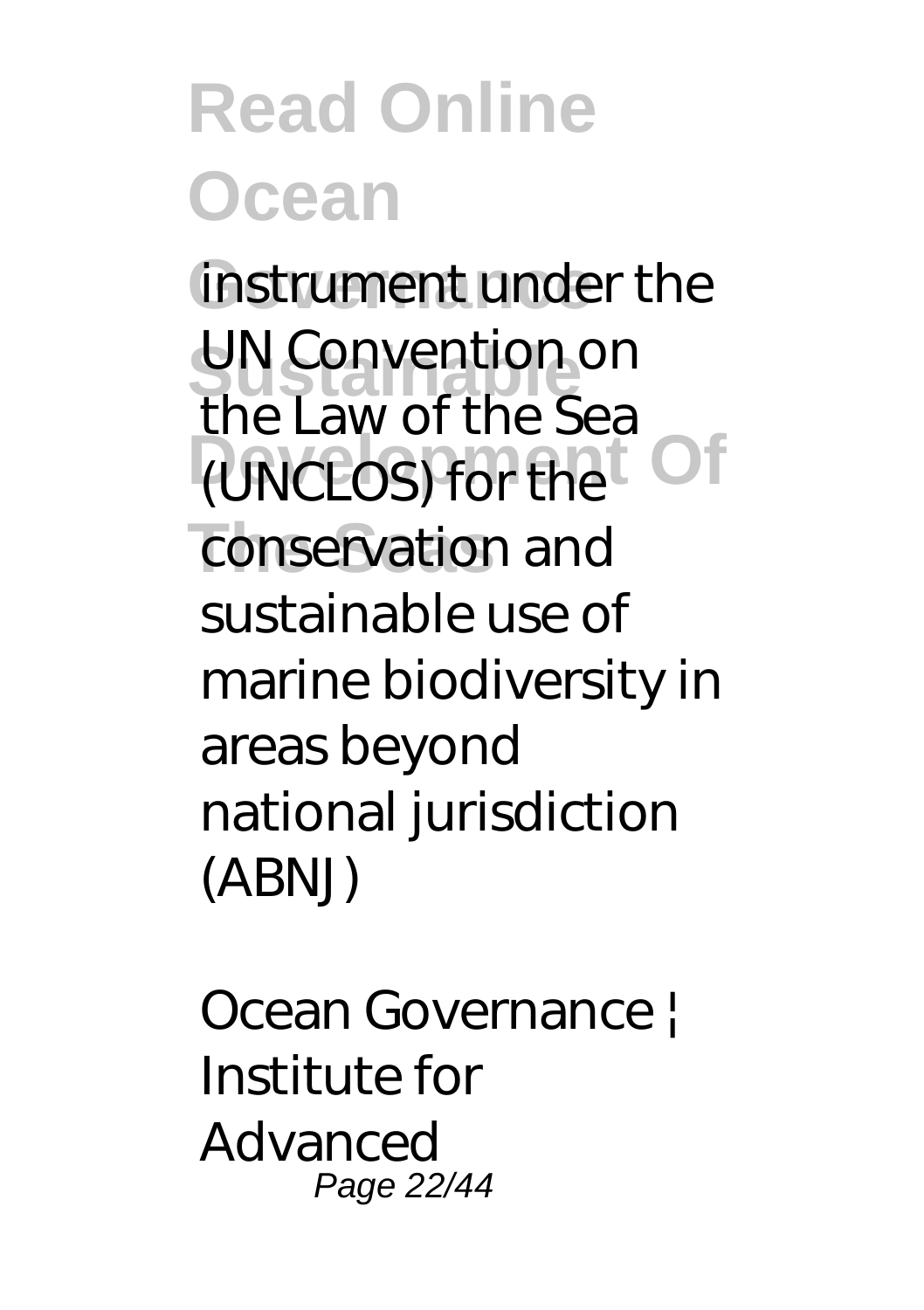**Sustainability** ... challenges of ocean sustainable<sup>ment</sup> Of development. The governance and WOC is the only organization listed by UN Global Compact to guide companies to action-oriented platforms and tools supporting the implementation of **Sustainable** Page 23/44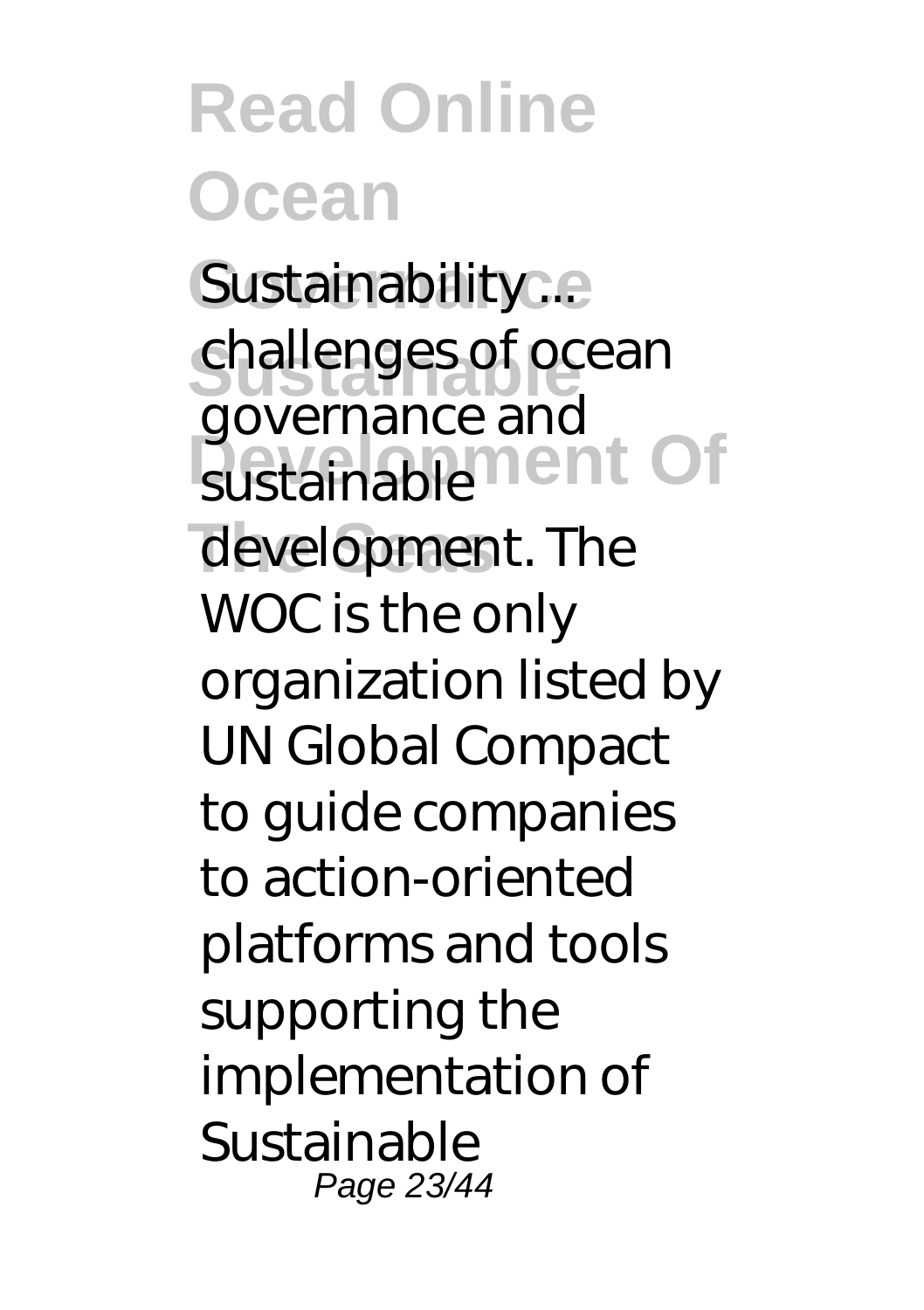Development Goal 14 on the conservation **Defthe ocean.** This current paper and sustainable use provides a policyoriented ...

White Paper June 2018 World Ocean Council The ocean covers more than 70% of the planet and is a Page 24/44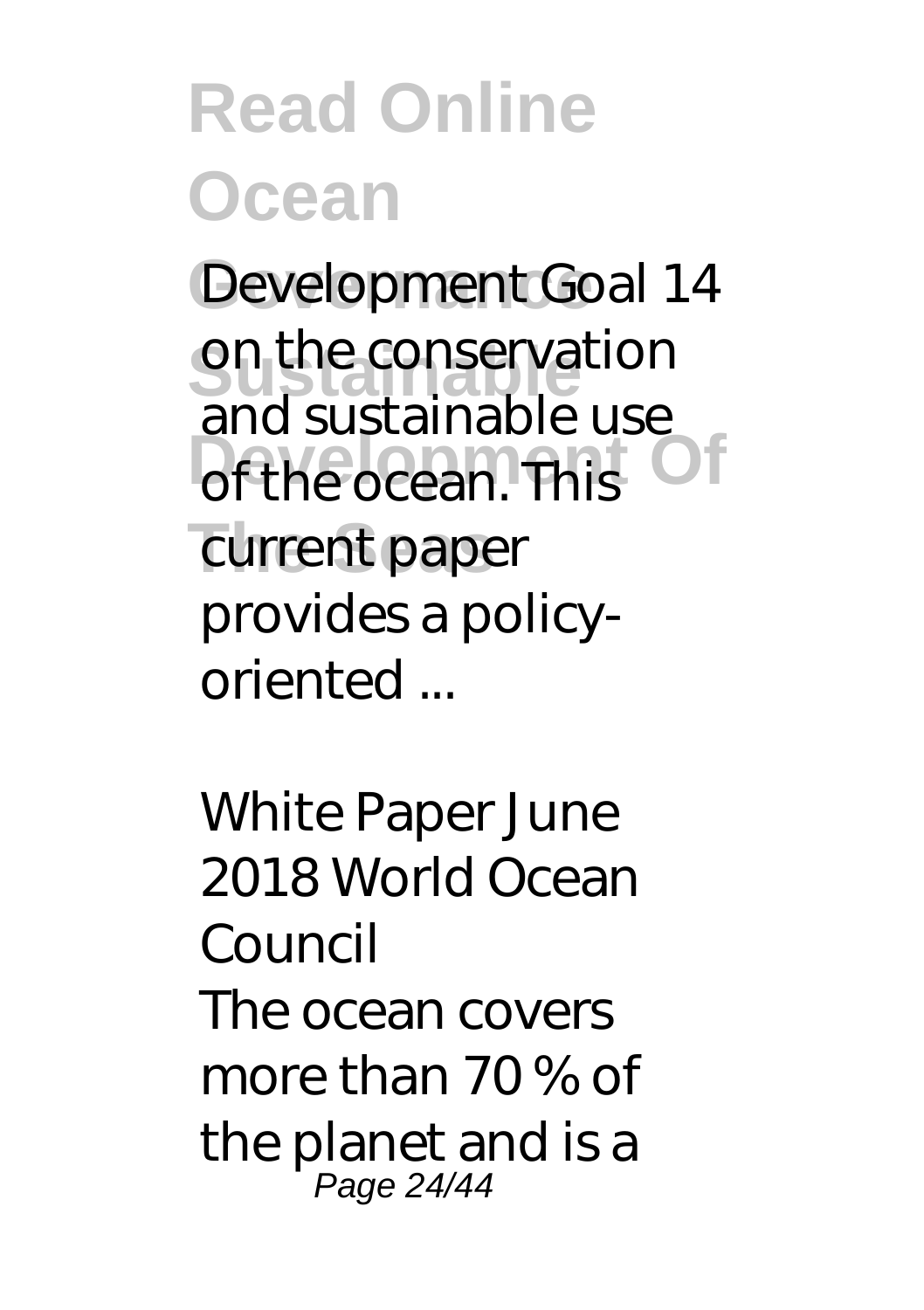vital support system for all life – but both **Deaster of Seas are under** threat. Currently a coastal areas and the lack of information, especially regarding the understudied Areas Beyond National Jurisdiction (ABNJ), is hindering protection of these precious regions.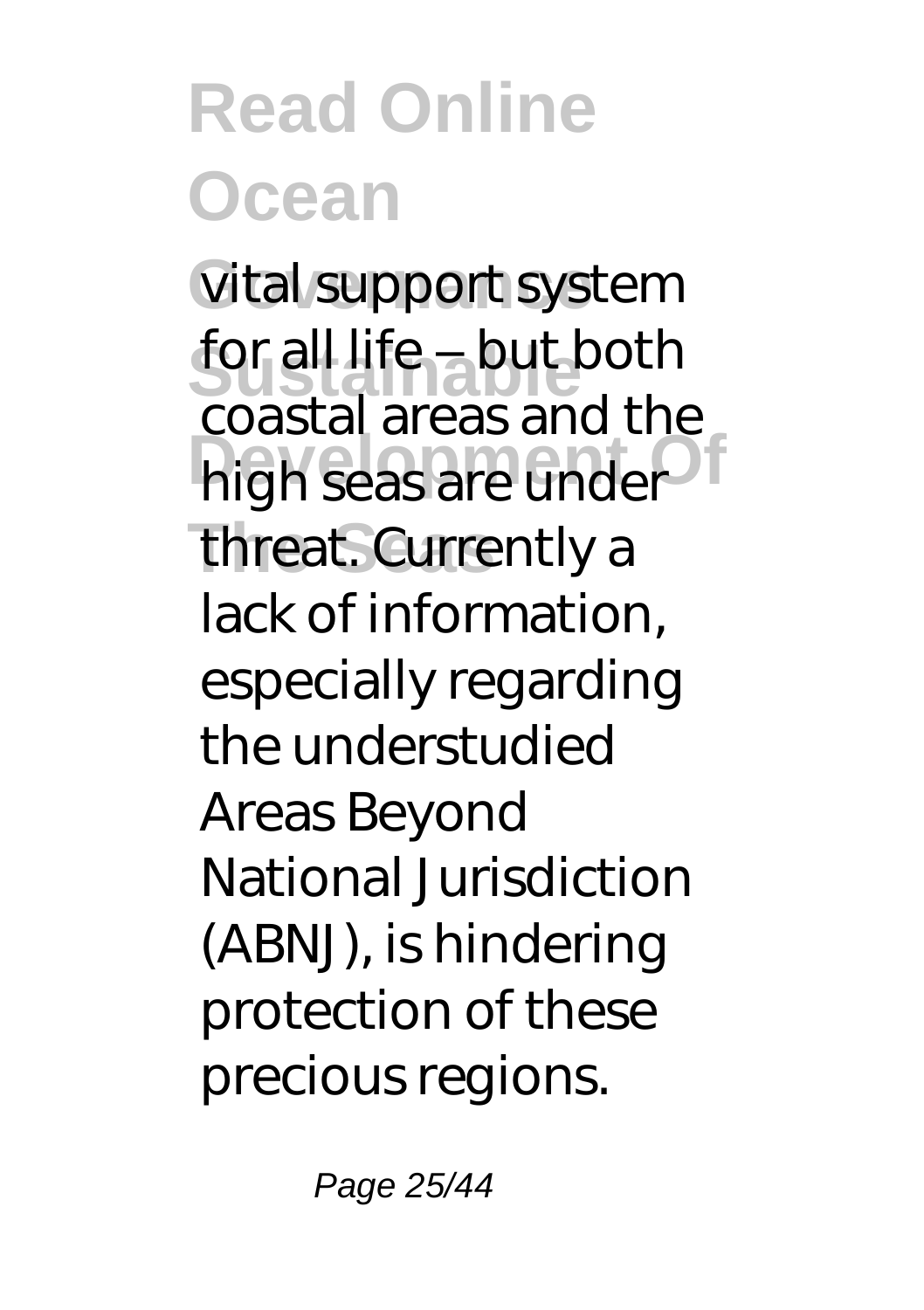#### **Read Online Ocean** PROG – Partnership for Regional Ocean **Development Ocean governance is The Seas** the conduct of the Governance policy, actions and affairs regarding the world's oceans. Within governance, it incorporates the influence of nonstate actors, i.e. stakeholders, NGOs and so forth, Page 26/44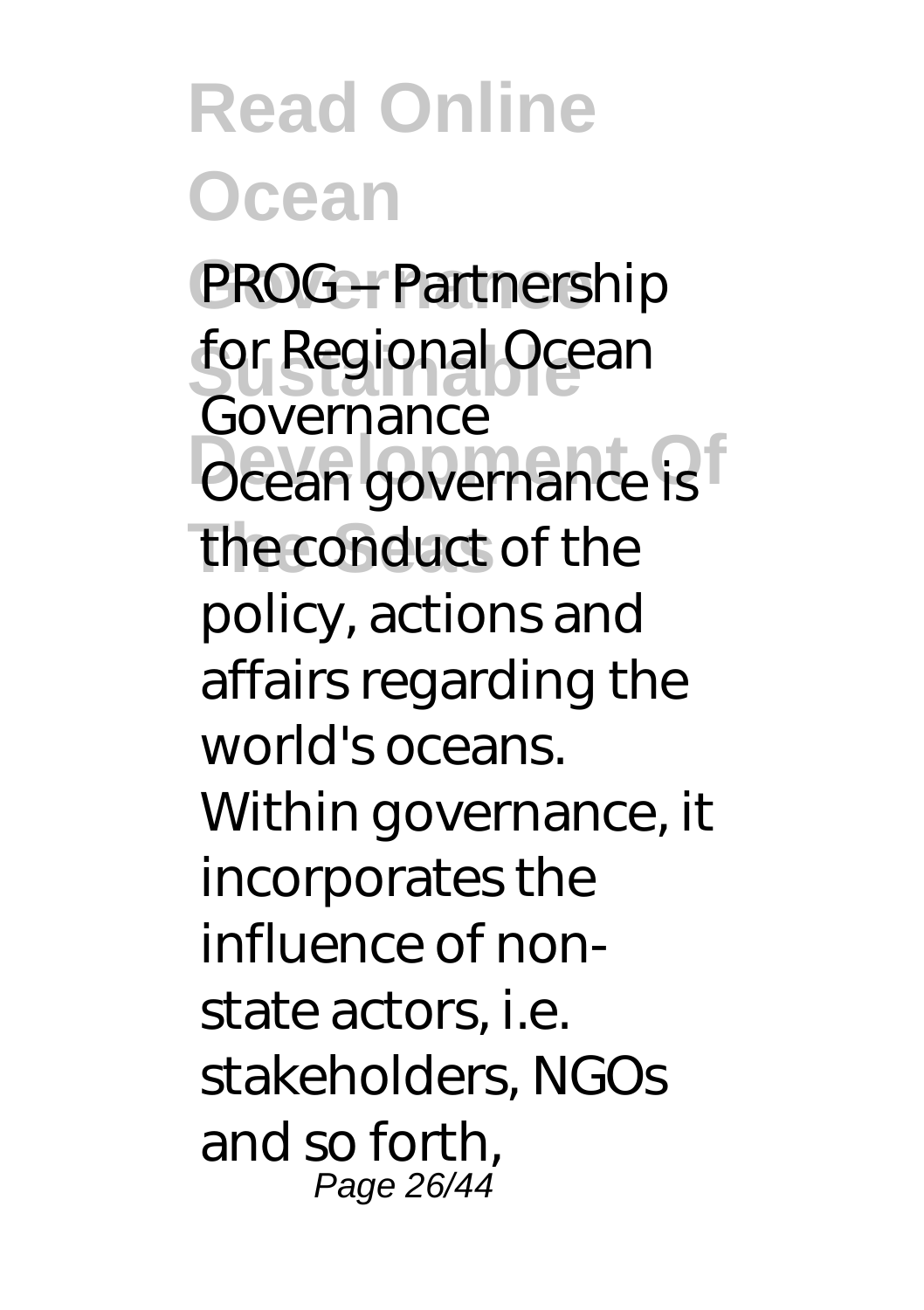therefore the state is not the only acting making. However, in terms of the ocean, power in policy this is a complex issue because it is a commons that is not owned' by any single nation/state. The consequences of this has resulted in humankind abusing

the oceans' Page 27/44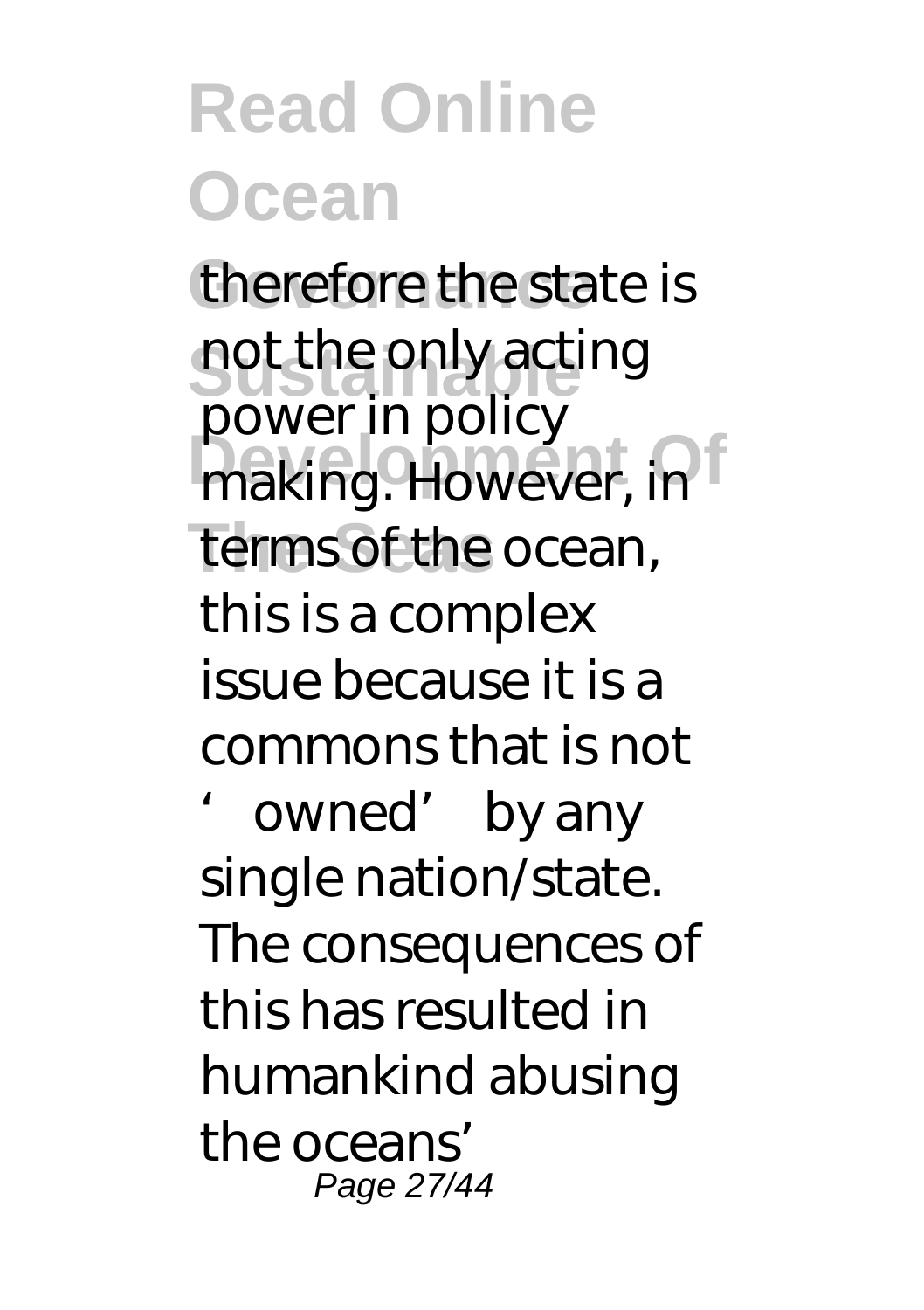**Read Online Ocean** resources, by c.e. **Sustainable Wikipedia Ment Of** International ocean Ocean governance - Wikipedia governance includes the processes, agreements, rules, institutions, etc. developed to organise the way in which humans use the ocean and its resources. Not Page 28/44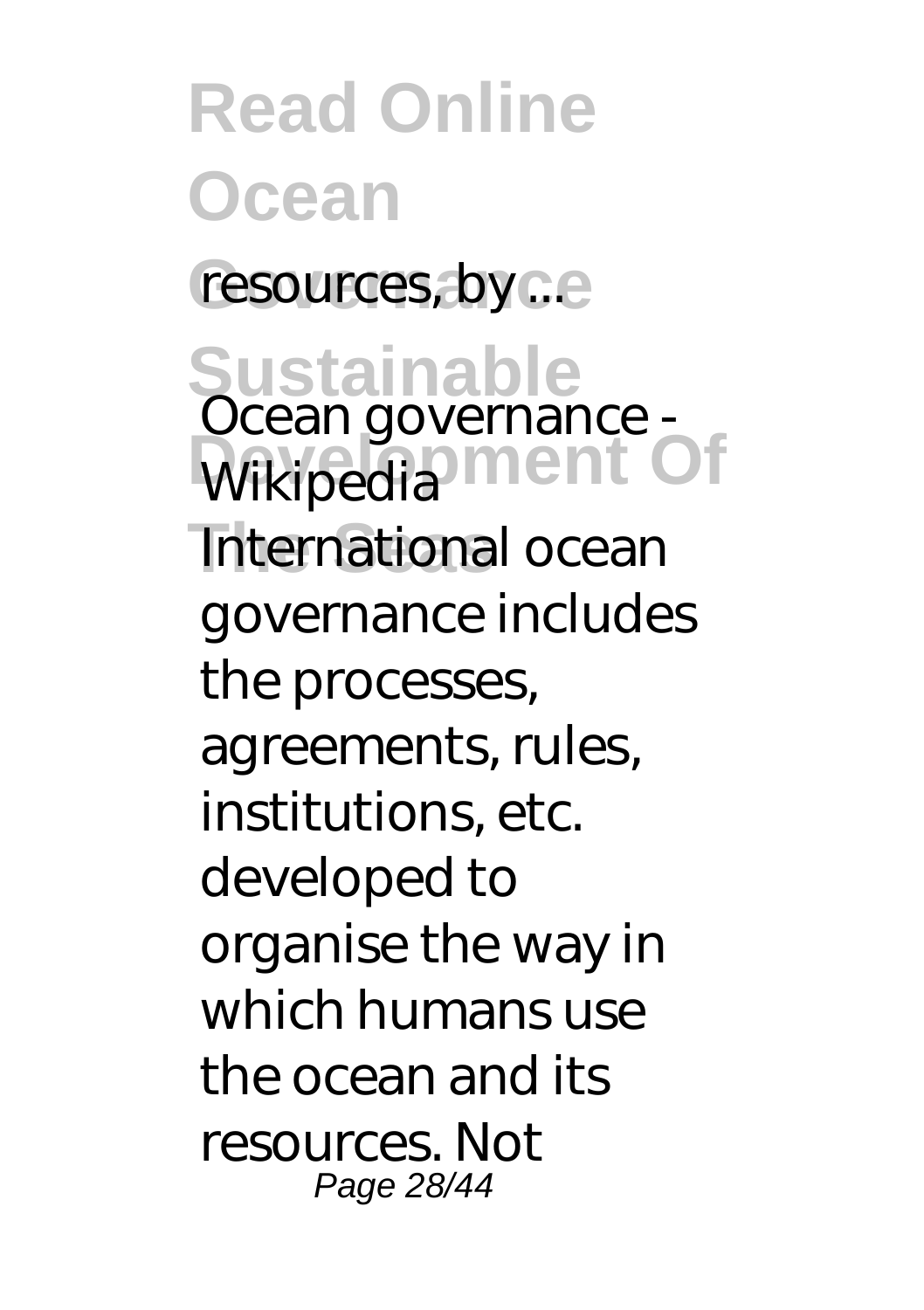**Including thece territorial waters of** governance relates to **The Seas** the High Seas and countries, ocean international seabed

"Area" which support vital biological resources. However, because they are beyond the remit of any single government to protect, they are Page 29/44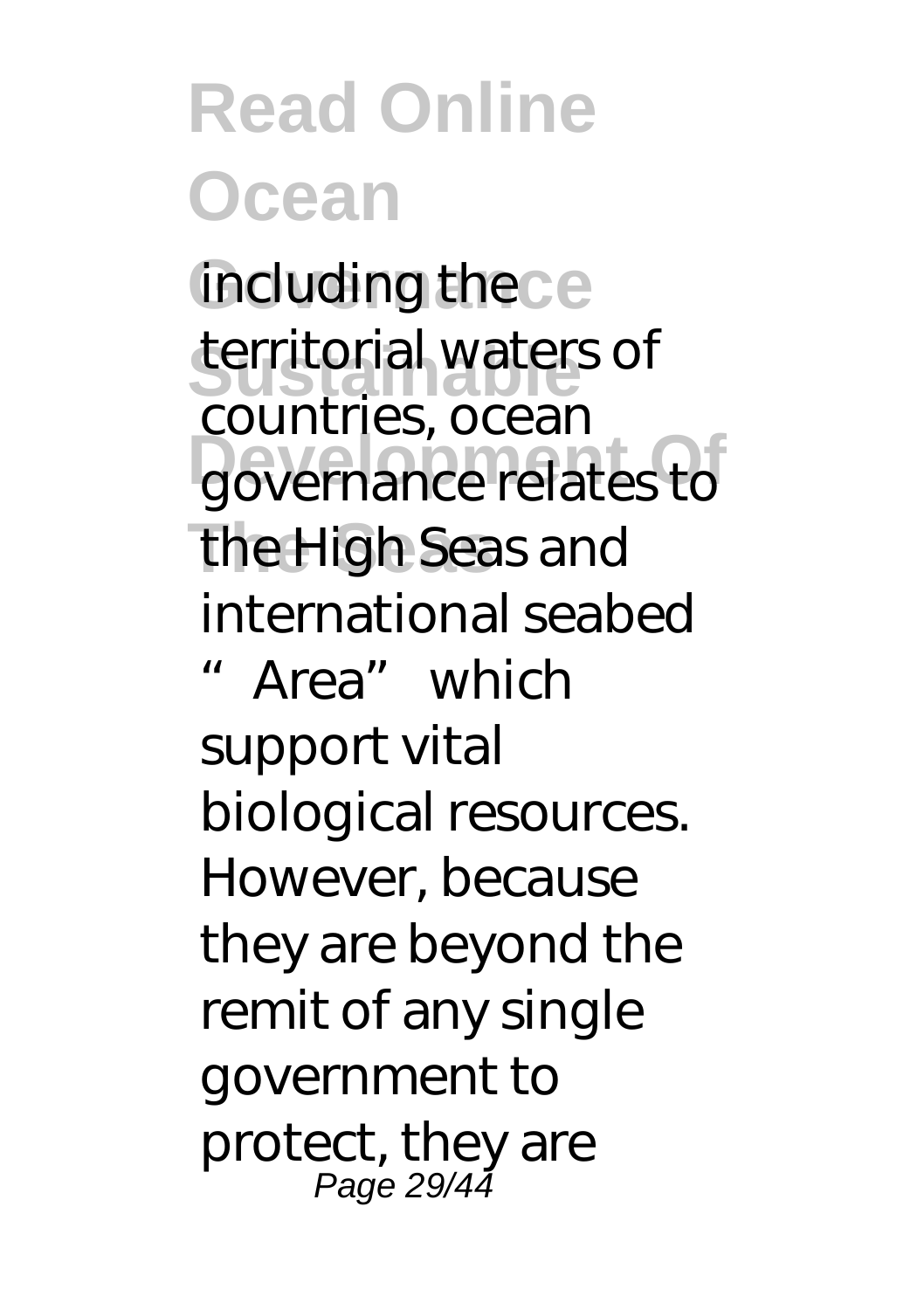**subject toance** overexploitation, **degradation ...** Df **The Seas** pollution and habitat

International ocean governance | IUCN Accordingly, the Proposal of the Open Working Group on **Sustainable** Development Goals submitted to the United Nations Page 30/44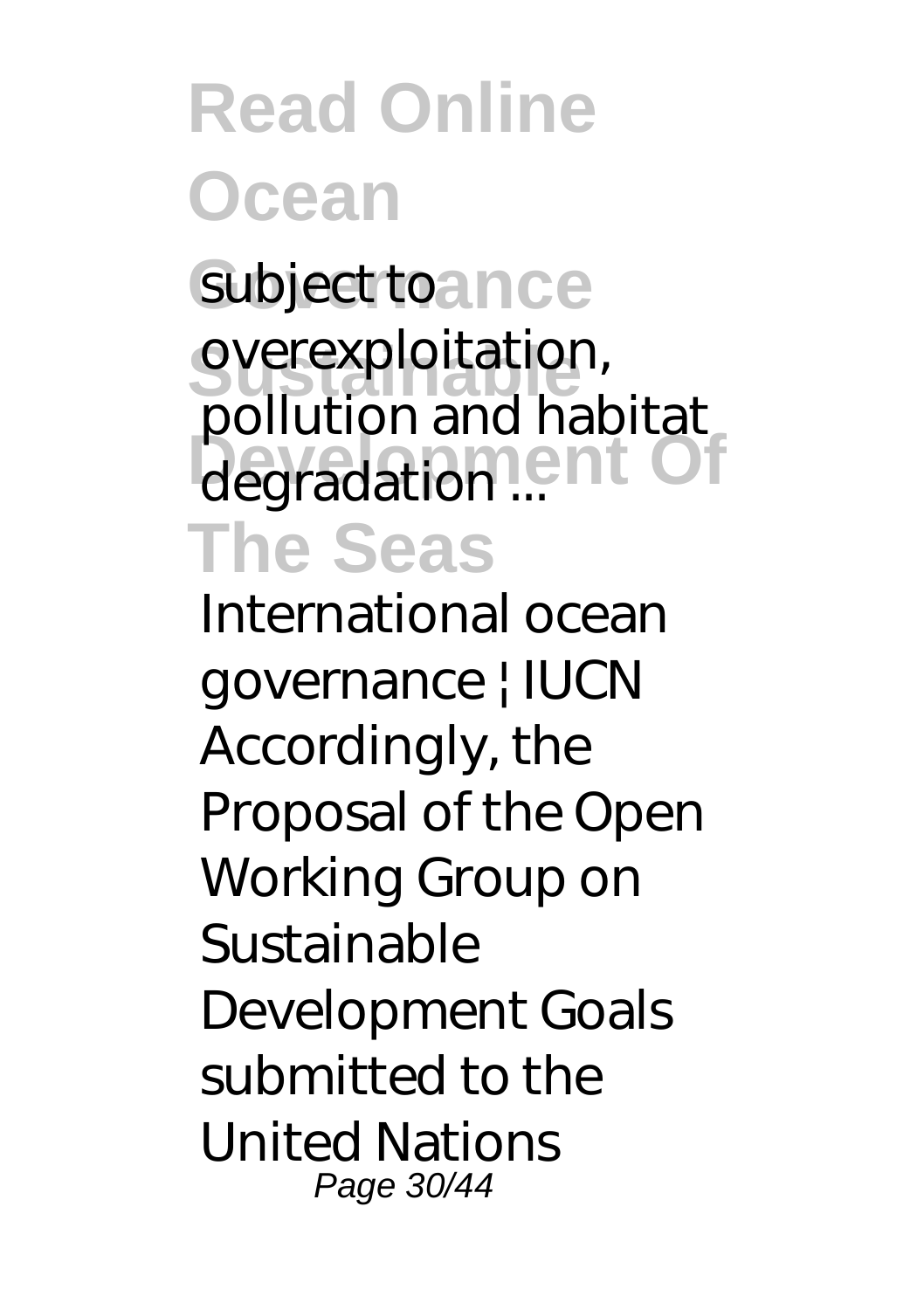#### **Read Online Ocean** General Assembly in **Sustainable** August 2014 **Bustainable** ment Of **The Seas** development goal contained (SDG) 14...

Oceans & Seas .:. **Sustainable** Development Knowledge Platform Builds on the legal framework and the linkages between the Page 31/44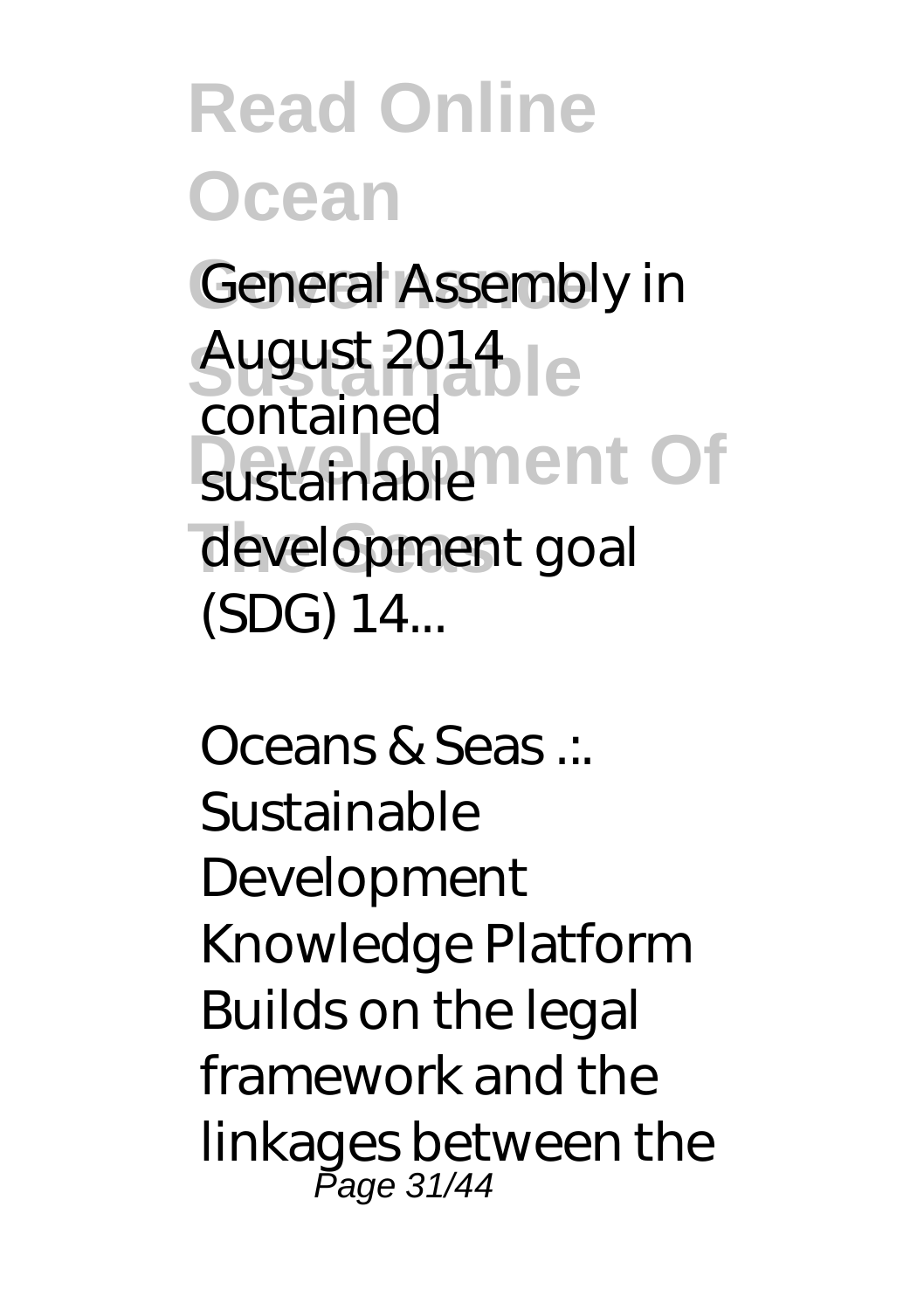#### **Read Online Ocean Governance** natural, social and economic sciences to sustainable ocean<sup>Of</sup> governance in the the development of regional seas adjacent to Europe The...

Role of International Ocean Institute (IOI) to Promote ... Ocean Governance ocean governance is Page 32/44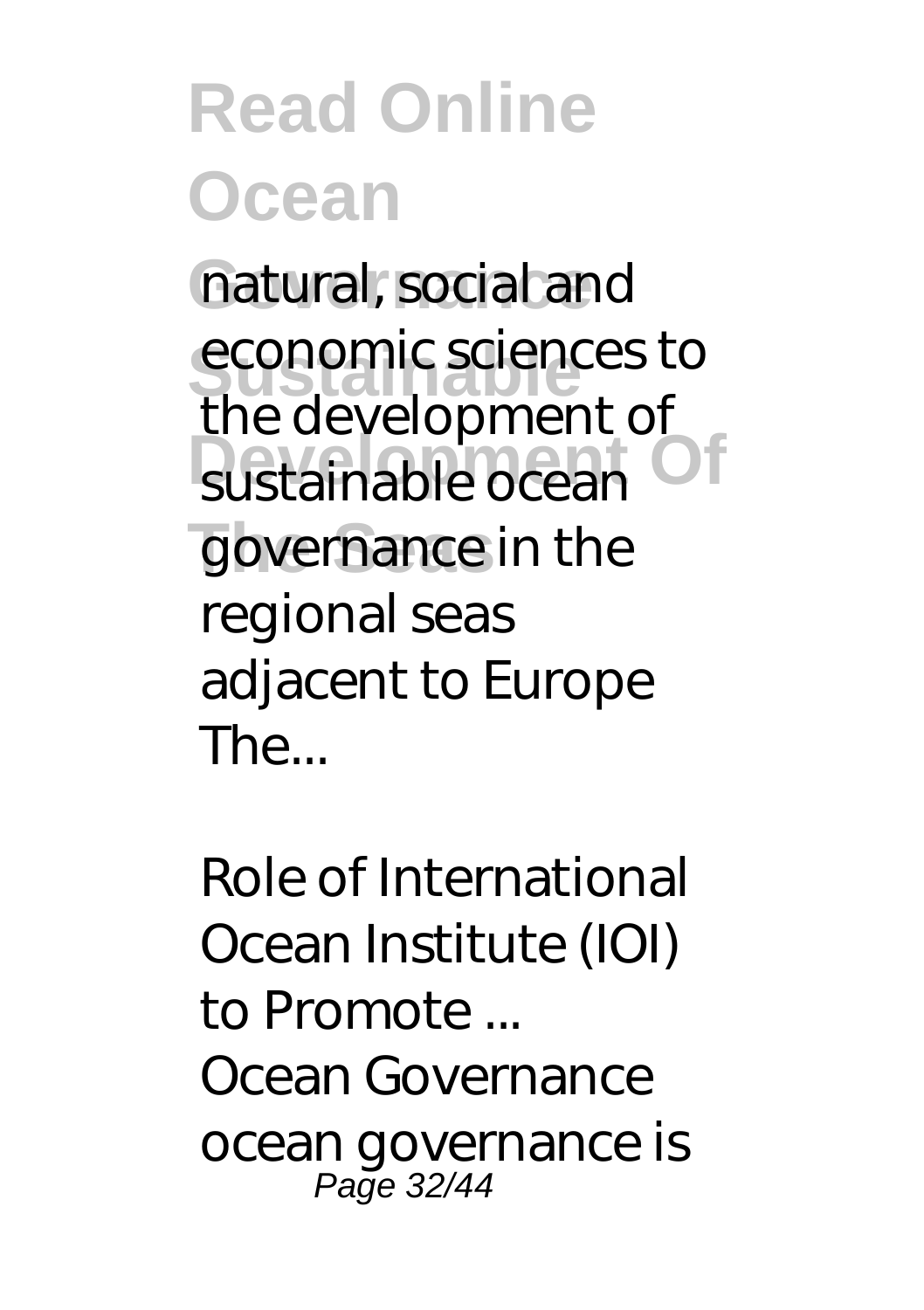#### **Read Online Ocean** the **v** cability to e govern the ocean as **Developments The Seas** and/or customary prescribed in forms of international law and supplemented by policy, programme and...

Governance in the Caribbean Sea: Implications for ... Oceans governance Page 33/44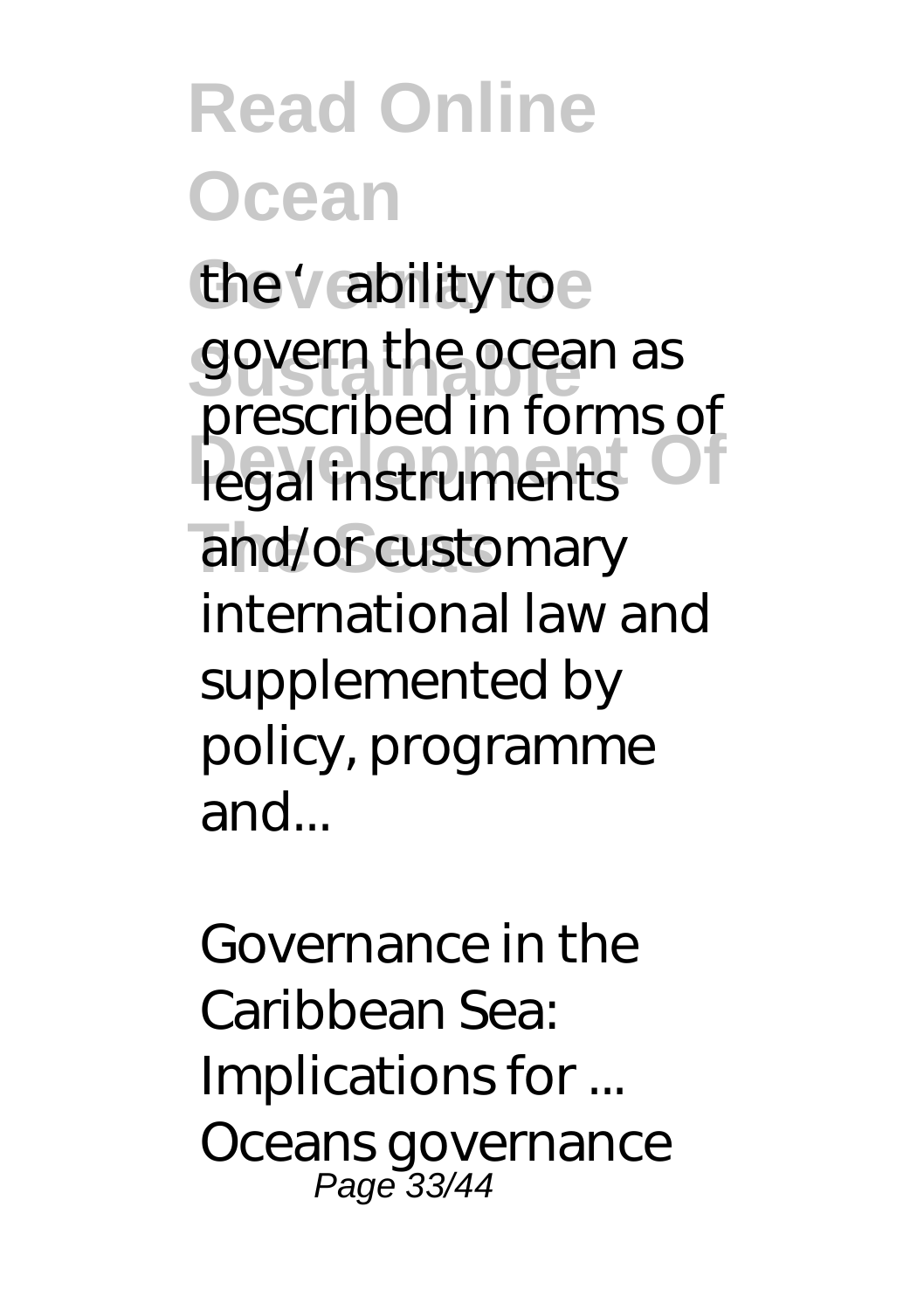could be seen as the most recent phase in **International law of The Seas** the sea and is among the evolution of the the key drivers and features in the currently ongoing negotiation process on an international instrument to help conserve and sustainably use marine biological Page 34/44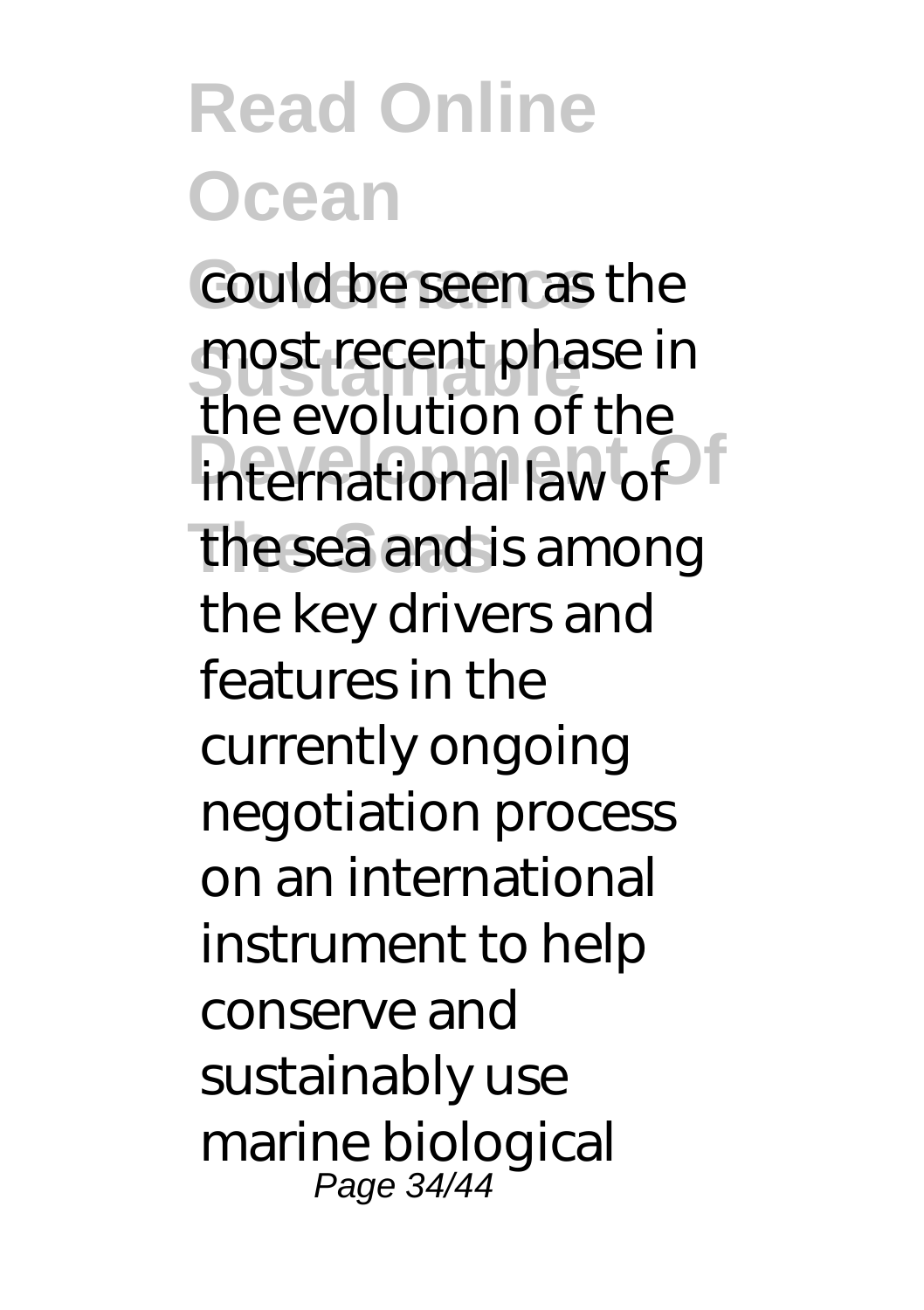diversity beyond **Sustainable** national jurisdiction.

**Ocean Governance** an overview | ScienceDirect Topics The concept of the Blue' Economy (or Blue Growth) has emerged over the last decade as an increasingly important new direction for the Page 35/44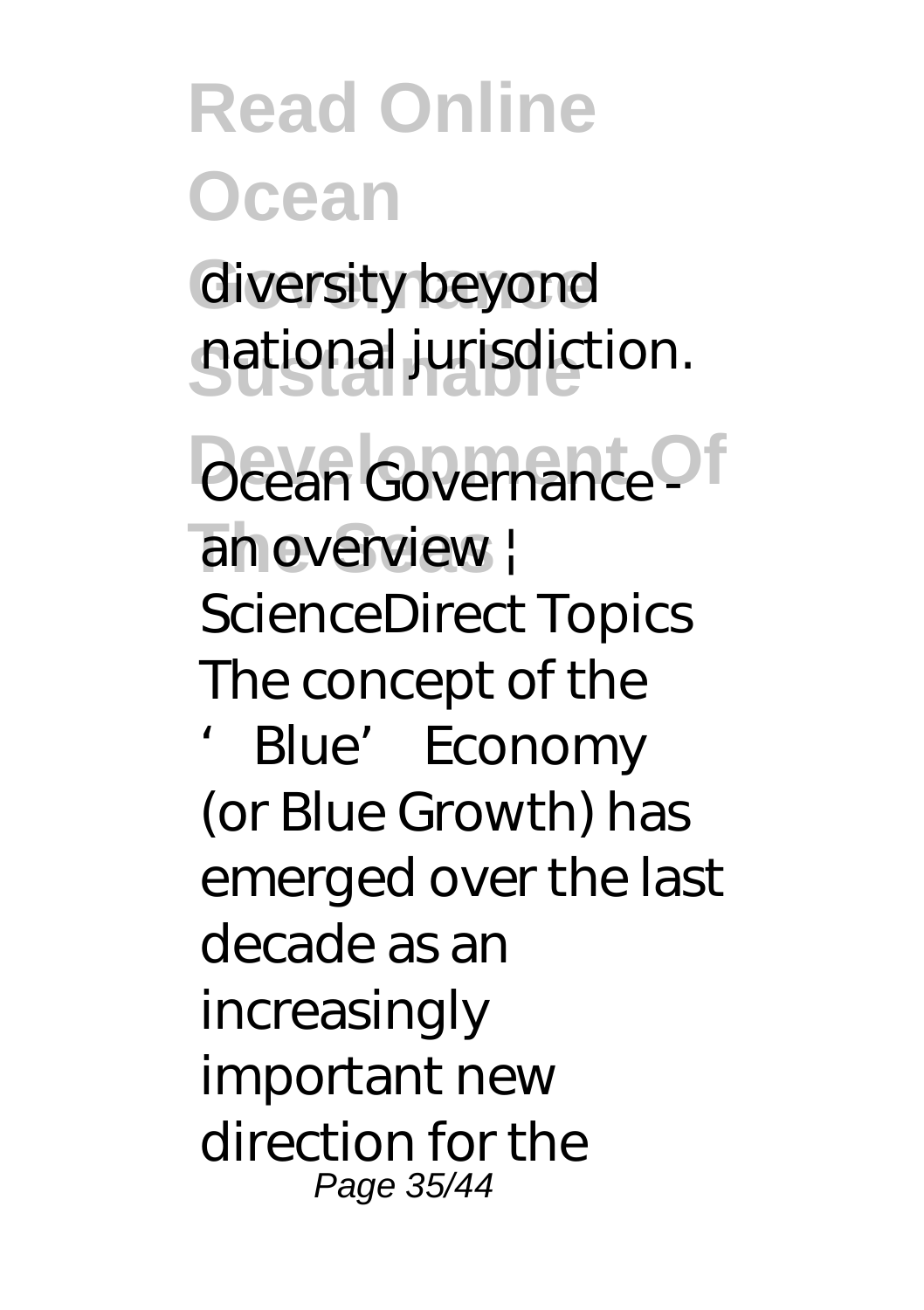global economy. The **Blue Economy refers** economic model<sup>t</sup> Of which employs to an ocean based sustainable technologies and infrastructure to secure growth whilst also protecting our oceans.

Blue Economy – Ocean Governance Page 36/44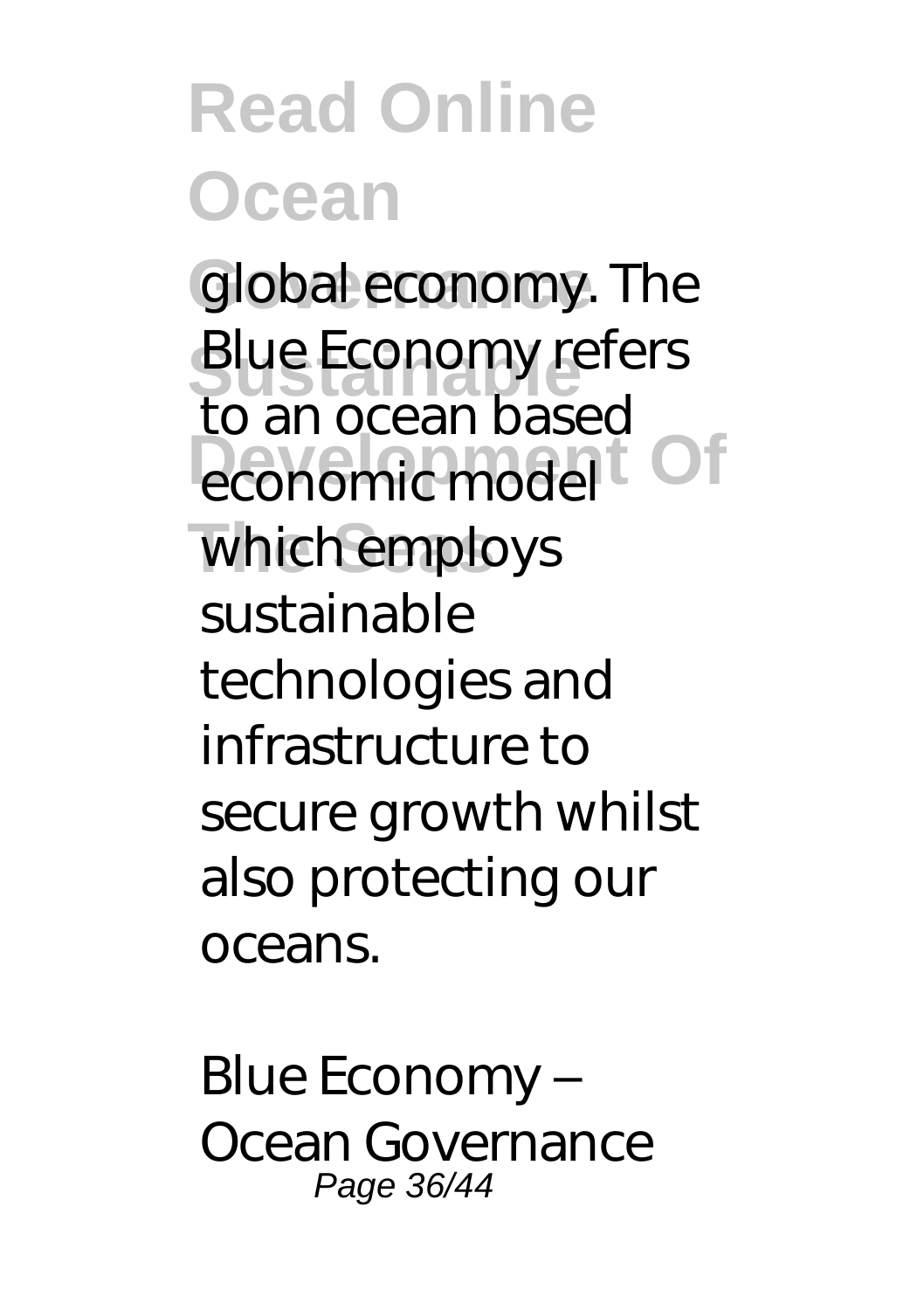**The Blue Economy is Sustainable** about the sustainable **Defour oceanient Of** resources to achieve development and use economic objectives. Countries like Solomon Islands rely heavily on the ocean for sustenance, life and national economy.

'It's about moving Page 37/44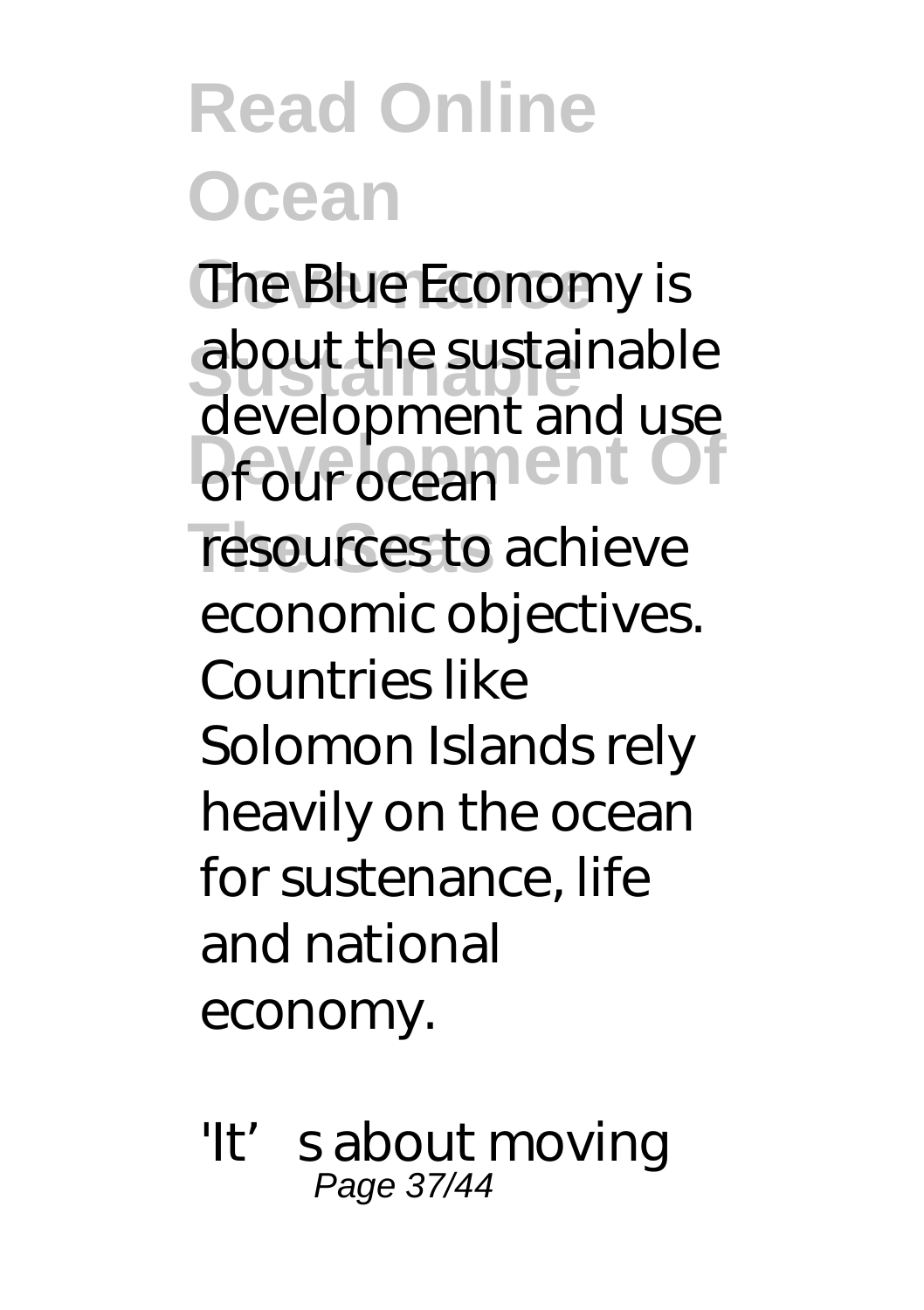#### **Read Online Ocean** past business-asusual'<sub>a</sub>: Ocean ... policy makers, and **The Seas** investors in relation addressed by states, to ocean governance to and provide mechanisms for the sustainable and equitable economic development of the seas. This collective effort will promote the exchange of Page 38/44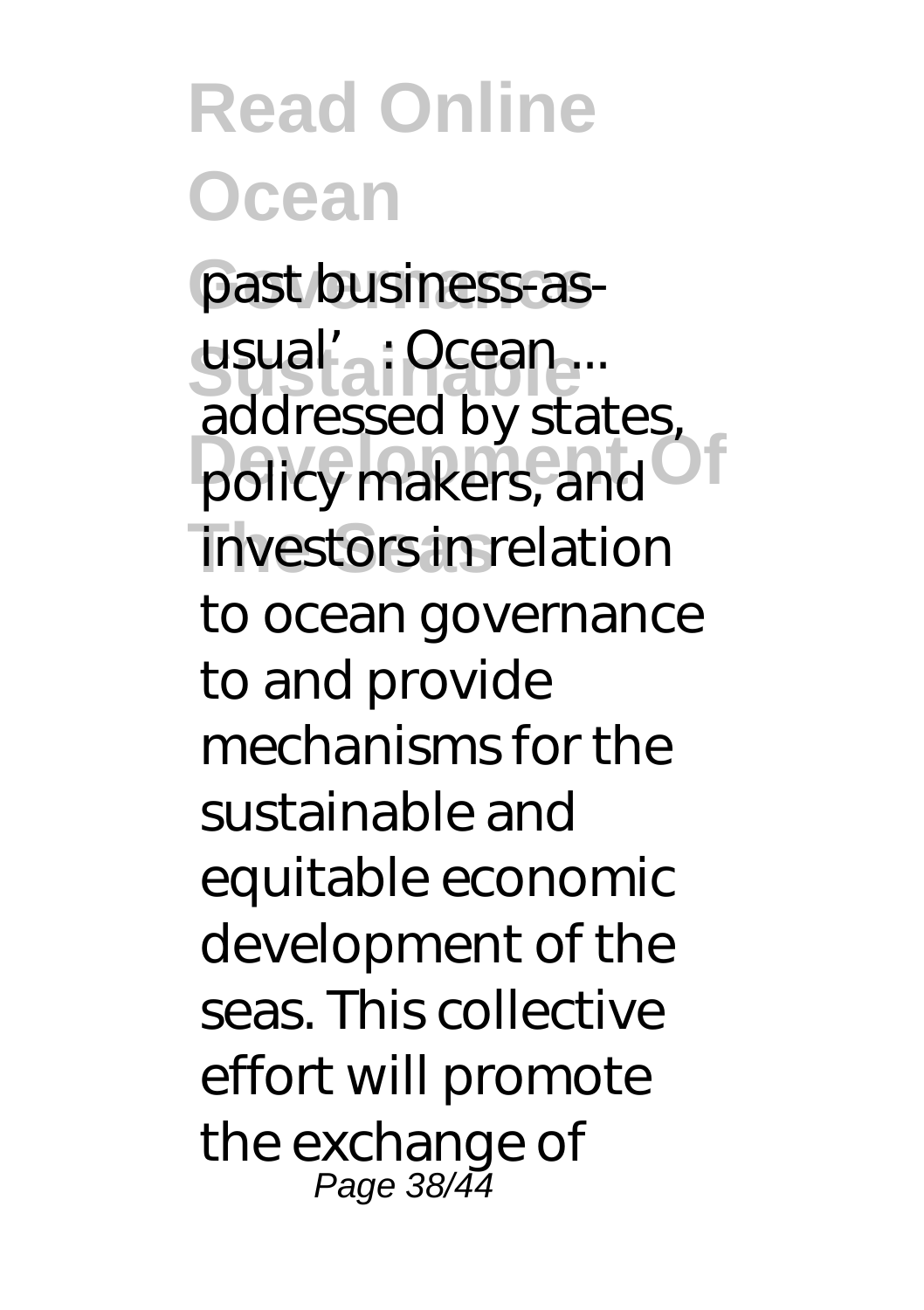knowledge among diverse authorships **Pregulation, Ment Of The Seas** innovation, and and bring together social progress.

CALL FOR PAPERS JOURNAL OF WORLD INVESTMENT & TRADE (2021 ... Five years on from the adoption of the UN 2030 Agenda, Page 39/44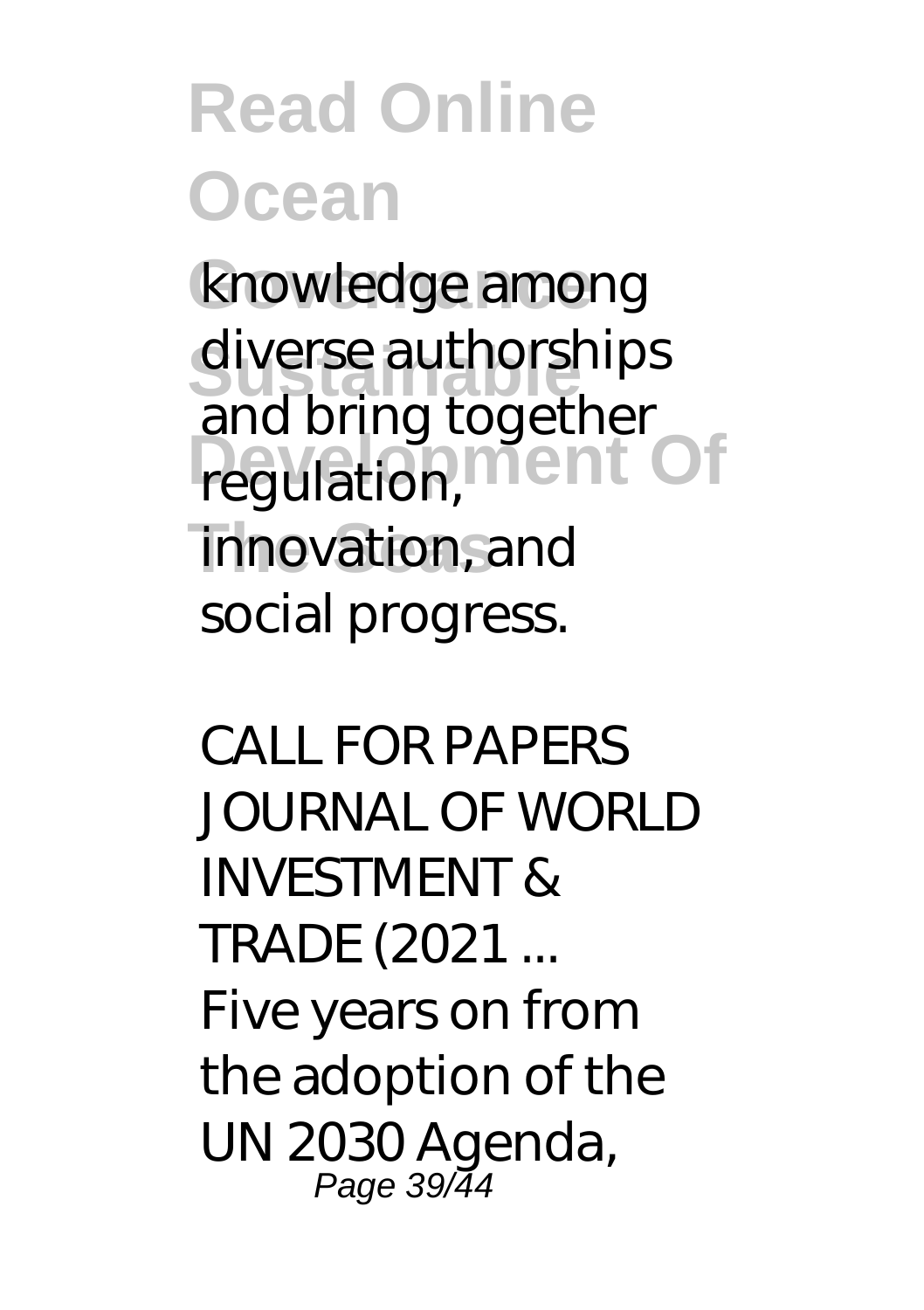WWF sounds the alarm to European **Development Of** the global signatories of the UN Sustainable decision makers and Development Goals (SDGs) over failed progress on SDG14, the Goal for conservation and sustainable use of our ocean.

Improving Page 40/44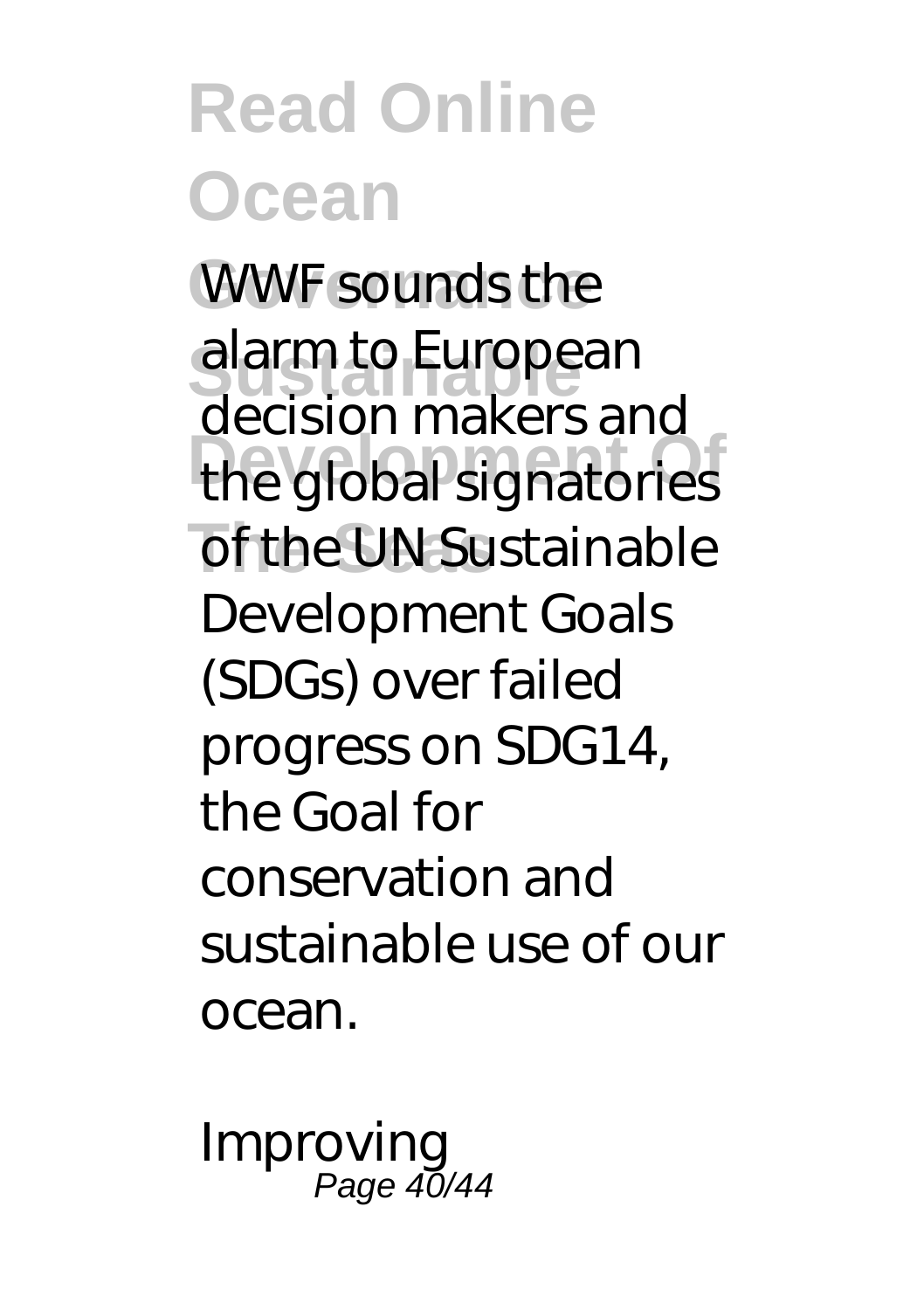international ocean governance for life **International ocean** governance is about below ... managing and using the world's oceans and their resources in ways that keep them healthy, productive, safe, secure and resilient. Today, 60 % of the oceans are outside the borders Page 41/44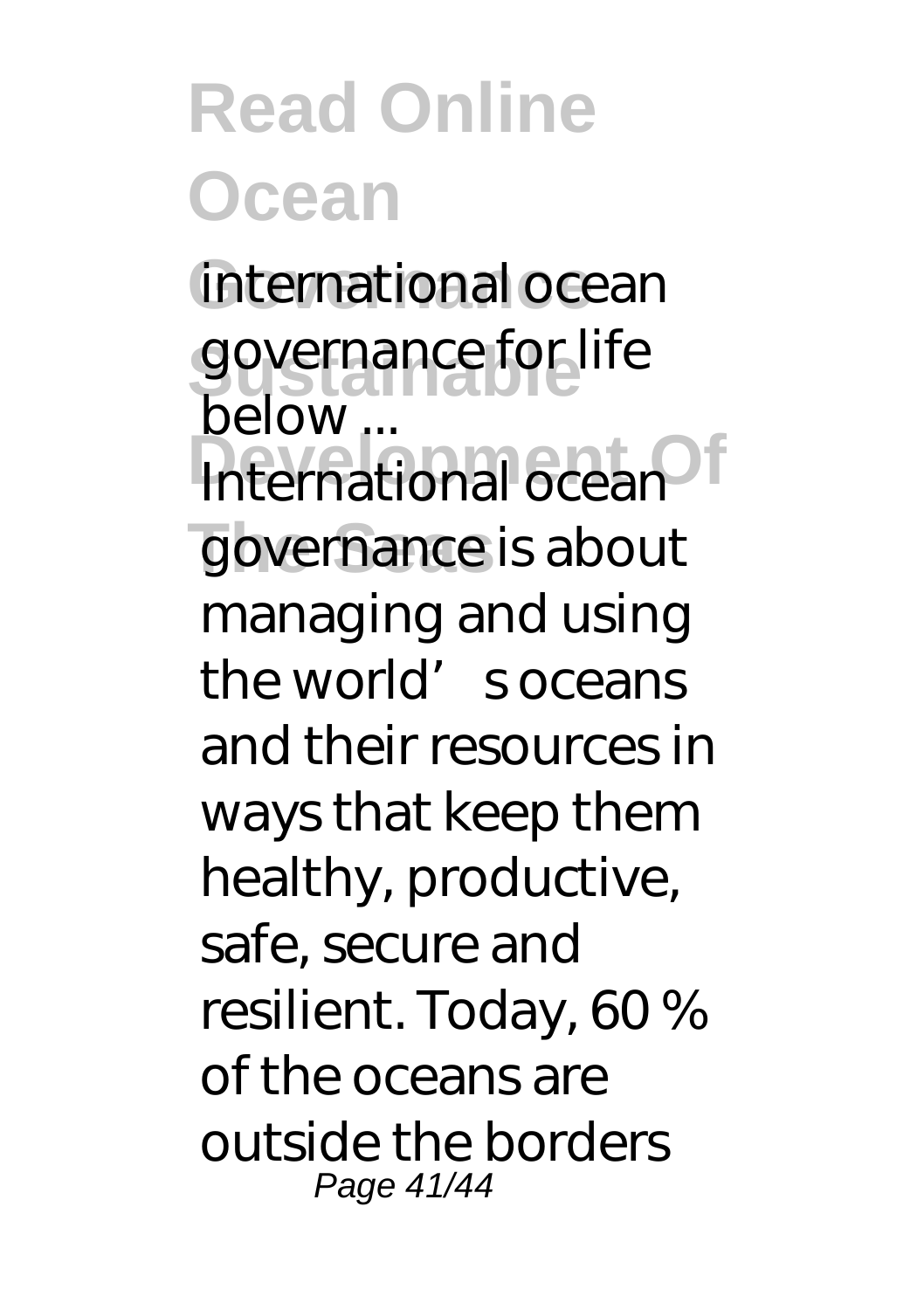**of national nce** jurisdiction. This **International** ent Of **The Seas** responsibility. implies a shared

Ocean governance European Environment Agency Ocean conservation, development, and governance for achieving **Sustainable** Page 42/44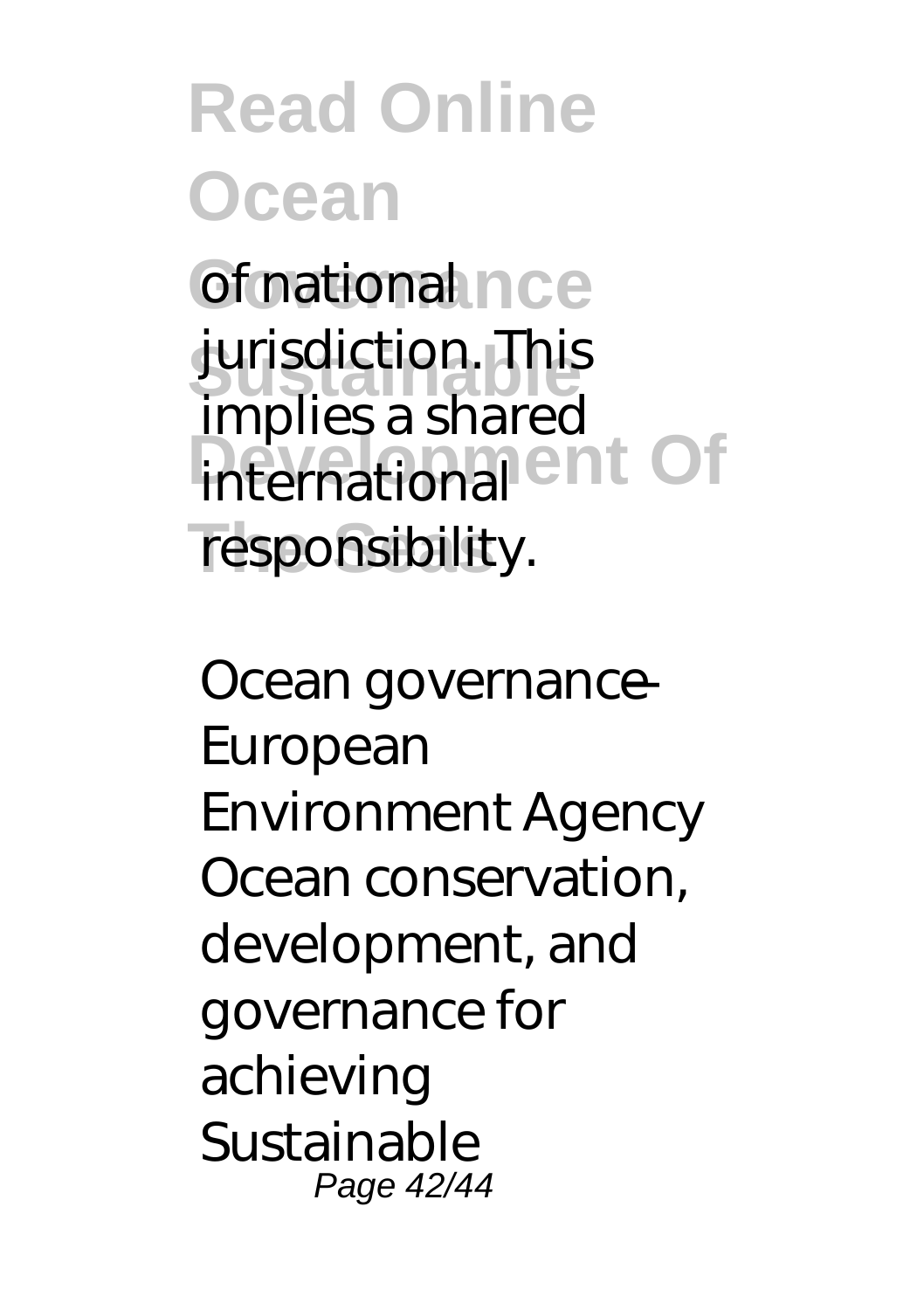Development Goal 14 **Implementation of DEPARTMENT OF The Seas** management for effective and ocean preservation **Sustainable** development and legal and institutional approaches to the management of blue economy sectors, including fisheries, aquaculture, and Page 43/44